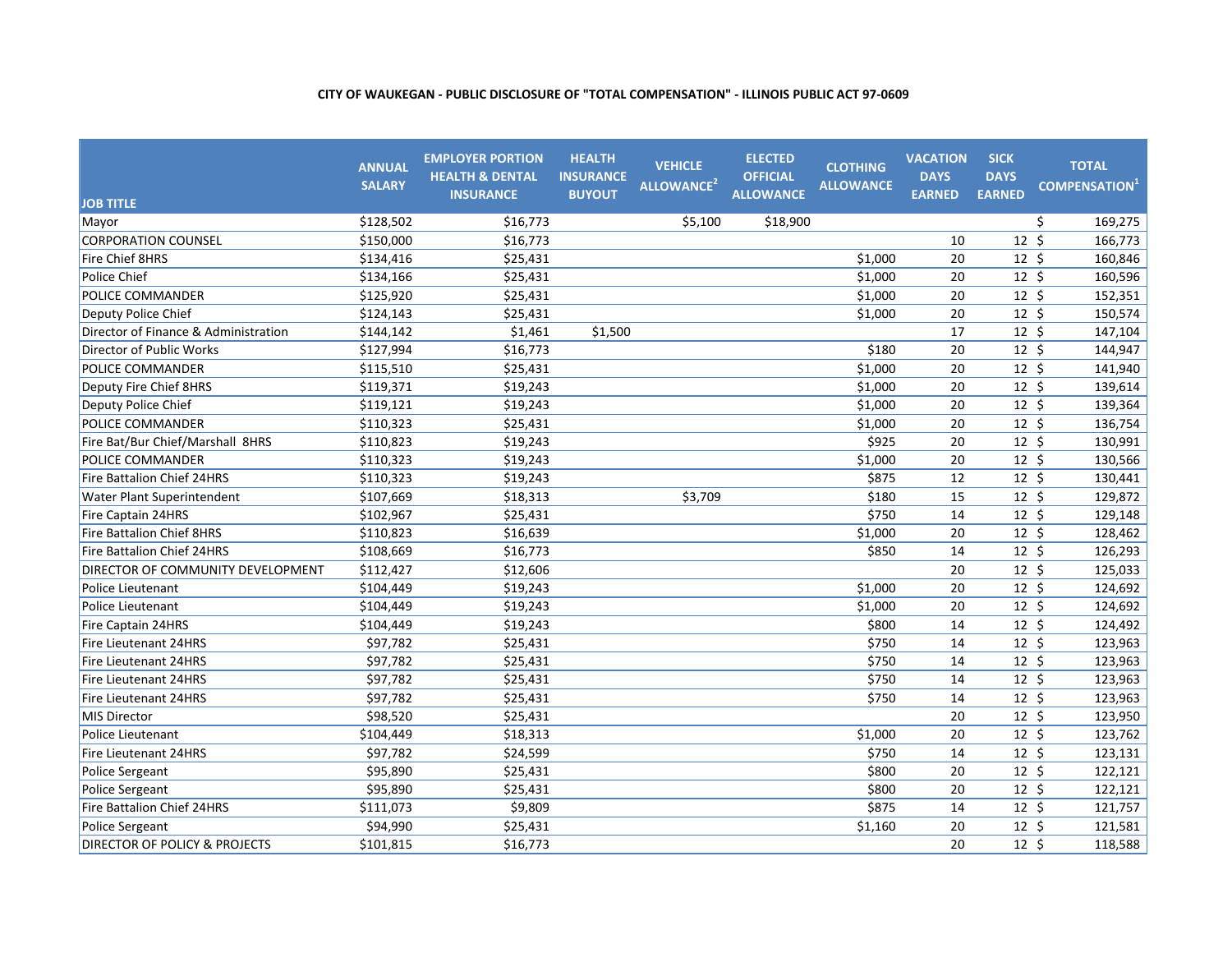| <b>JOB TITLE</b>       | <b>ANNUAL</b><br><b>SALARY</b> | <b>EMPLOYER PORTION</b><br><b>HEALTH &amp; DENTAL</b><br><b>INSURANCE</b> | <b>HEALTH</b><br><b>INSURANCE</b><br><b>BUYOUT</b> | <b>VEHICLE</b><br>ALLOWANCE <sup>2</sup> | <b>ELECTED</b><br><b>OFFICIAL</b><br><b>ALLOWANCE</b> | <b>CLOTHING</b><br><b>ALLOWANCE</b> | <b>VACATION</b><br><b>DAYS</b><br><b>EARNED</b> | <b>SICK</b><br><b>DAYS</b><br><b>EARNED</b> | <b>TOTAL</b><br><b>COMPENSATION</b> <sup>1</sup> |
|------------------------|--------------------------------|---------------------------------------------------------------------------|----------------------------------------------------|------------------------------------------|-------------------------------------------------------|-------------------------------------|-------------------------------------------------|---------------------------------------------|--------------------------------------------------|
| Police Lieutenant      | \$104,449                      | \$12,639                                                                  |                                                    |                                          |                                                       | \$1,000                             | 20                                              | $12 \; \text{S}$                            | 118,088                                          |
| Police Lieutenant      | \$104,449                      | \$12,639                                                                  |                                                    |                                          |                                                       | \$1,000                             | 20                                              | $12 \; \text{S}$                            | 118,088                                          |
| Fire Lieutenant 8HRS   | \$97,782                       | \$19,243                                                                  |                                                    |                                          |                                                       | \$875                               | 20                                              | $12 \; \text{S}$                            | 117,900                                          |
| Fire Lieutenant 24HRS  | \$97,782                       | \$19,243                                                                  |                                                    |                                          |                                                       | \$750                               | 14                                              | $12 \; \text{S}$                            | 117,775                                          |
| Fire Lieutenant 24HRS  | \$97,782                       | \$19,243                                                                  |                                                    |                                          |                                                       | \$750                               | 14                                              | $12 \; \text{S}$                            | 117,775                                          |
| Fire Lieutenant 24HRS  | \$97,782                       | \$19,243                                                                  |                                                    |                                          |                                                       | \$750                               | 14                                              | $12 \; \text{S}$                            | 117,775                                          |
| Fire Lieutenant 24HRS  | \$97,782                       | \$19,243                                                                  |                                                    |                                          |                                                       | \$750                               | 14                                              | $12 \; \text{S}$                            | 117,775                                          |
| Fire Lieutenant 24HRS  | \$97,782                       | \$19,243                                                                  |                                                    |                                          |                                                       | \$750                               | 12                                              | $12 \; \text{S}$                            | 117,775                                          |
| Fire Lieutenant 24HRS  | \$97,782                       | \$19,243                                                                  |                                                    |                                          |                                                       | \$750                               | 12                                              | $12 \; \text{S}$                            | 117,775                                          |
| Fire Lieutenant 24HRS  | \$97,782                       | \$18,313                                                                  |                                                    |                                          |                                                       | \$750                               | 12                                              | $12 \; \text{S}$                            | 116,845                                          |
| Police Sergeant        | \$95,890                       | \$19,243                                                                  |                                                    |                                          |                                                       | \$1,160                             | 20                                              | $12 \; \text{S}$                            | 116,293                                          |
| Fire Lieutenant 24HRS  | \$97,782                       | \$17,739                                                                  |                                                    |                                          |                                                       | \$750                               | 12                                              | $12 \; \xi$                                 | 116,271                                          |
| Police Sergeant        | \$95,890                       | \$19,243                                                                  |                                                    |                                          |                                                       | \$800                               | 20                                              | $12 \; \text{S}$                            | 115,933                                          |
| Police Sergeant        | \$95,890                       | \$19,243                                                                  |                                                    |                                          |                                                       | \$800                               | 20                                              | $12 \; \text{S}$                            | 115,933                                          |
| Fire Lieutenant 24HRS  | \$95,559                       | \$19,243                                                                  |                                                    |                                          |                                                       | \$750                               | 12                                              | $12 \; \text{S}$                            | 115,552                                          |
| Fire Lieutenant 24HRS  | \$95,559                       | \$19,243                                                                  |                                                    |                                          |                                                       | \$750                               | 12                                              | $12 \; \text{S}$                            | 115,552                                          |
| Fire Lieutenant 24HRS  | \$97,782                       | \$16,773                                                                  |                                                    |                                          |                                                       | \$750                               | 14                                              | $12 \; \text{S}$                            | 115,305                                          |
| Fire Lieutenant 24HRS  | \$97,782                       | \$16,773                                                                  |                                                    |                                          |                                                       | \$750                               | 14                                              | $12 \; \text{S}$                            | 115,305                                          |
| Police Sergeant        | \$94,990                       | \$19,243                                                                  |                                                    |                                          |                                                       | \$800                               | 20                                              | $12 \; \text{S}$                            | 115,033                                          |
| Police Sergeant        | \$94,990                       | \$19,243                                                                  |                                                    |                                          |                                                       | \$800                               | 17                                              | $12 \; \text{S}$                            | 115,033                                          |
| Police Sergeant        | \$94,990                       | \$18,929                                                                  |                                                    |                                          |                                                       | \$800                               | 20                                              | $12 \; \text{S}$                            | 114,719                                          |
| Police Sergeant        | \$94,990                       | \$18,313                                                                  |                                                    |                                          |                                                       | \$1,160                             | 20                                              | $12 \; \text{S}$                            | 114,463                                          |
| Police Sergeant        | \$95,890                       | \$17,739                                                                  |                                                    |                                          |                                                       | \$800                               | 20                                              | $12 \; \text{S}$                            | 114,429                                          |
| City Clerk             | \$83,720                       | \$25,431                                                                  |                                                    |                                          | \$4,800                                               |                                     |                                                 |                                             | \$<br>113,951                                    |
| Fire Lieutenant 24HRS  | \$92,596                       | \$19,243                                                                  |                                                    |                                          |                                                       | \$750                               | 12                                              | $12 \;$ \$                                  | 112,589                                          |
| Police Sergeant        | \$94,990                       | \$16,773                                                                  |                                                    |                                          |                                                       | \$800                               | 20                                              | $12 \; \text{S}$                            | 112,563                                          |
| City Collector         | \$84,897                       | \$25,431                                                                  |                                                    |                                          |                                                       |                                     | 10                                              | $12 \; \text{S}$                            | 110,328                                          |
| Journeyman FF 24 PRMDC | \$86,670                       | \$22,605                                                                  |                                                    |                                          |                                                       | \$750                               | 14                                              | $12 \; \text{S}$                            | 110,025                                          |
| Journeyman FF 24 PRMDC | \$86,670                       | \$22,605                                                                  |                                                    |                                          |                                                       | \$750                               | 12                                              | $12 \; \text{S}$                            | 110,025                                          |
| Police Sergeant        | \$89,637                       | \$19,243                                                                  |                                                    |                                          |                                                       | \$800                               | 17                                              | $12 \; \text{S}$                            | 109,680                                          |
| Police Sergeant        | \$95,890                       | \$12,639                                                                  |                                                    |                                          |                                                       | \$920                               | 20                                              | $12 \; \text{S}$                            | 109,449                                          |
| Patrol Officer: Step 7 | \$85,653                       | \$22,605                                                                  |                                                    |                                          |                                                       | \$830                               | 20                                              | $12 \; \text{S}$                            | 109,088                                          |
| Patrol Officer: Step 7 | \$85,653                       | \$22,605                                                                  |                                                    |                                          |                                                       | \$830                               | 15                                              | $12 \;$ \$                                  | 109,088                                          |
| Patrol Officer: Step 7 | \$85,653                       | \$22,605                                                                  |                                                    |                                          |                                                       | \$800                               | 20                                              | $12 \; \text{S}$                            | 109,058                                          |
| Patrol Officer: Step 7 | \$85,653                       | \$22,605                                                                  |                                                    |                                          |                                                       | \$800                               | 20                                              | $12 \; \text{S}$                            | 109,058                                          |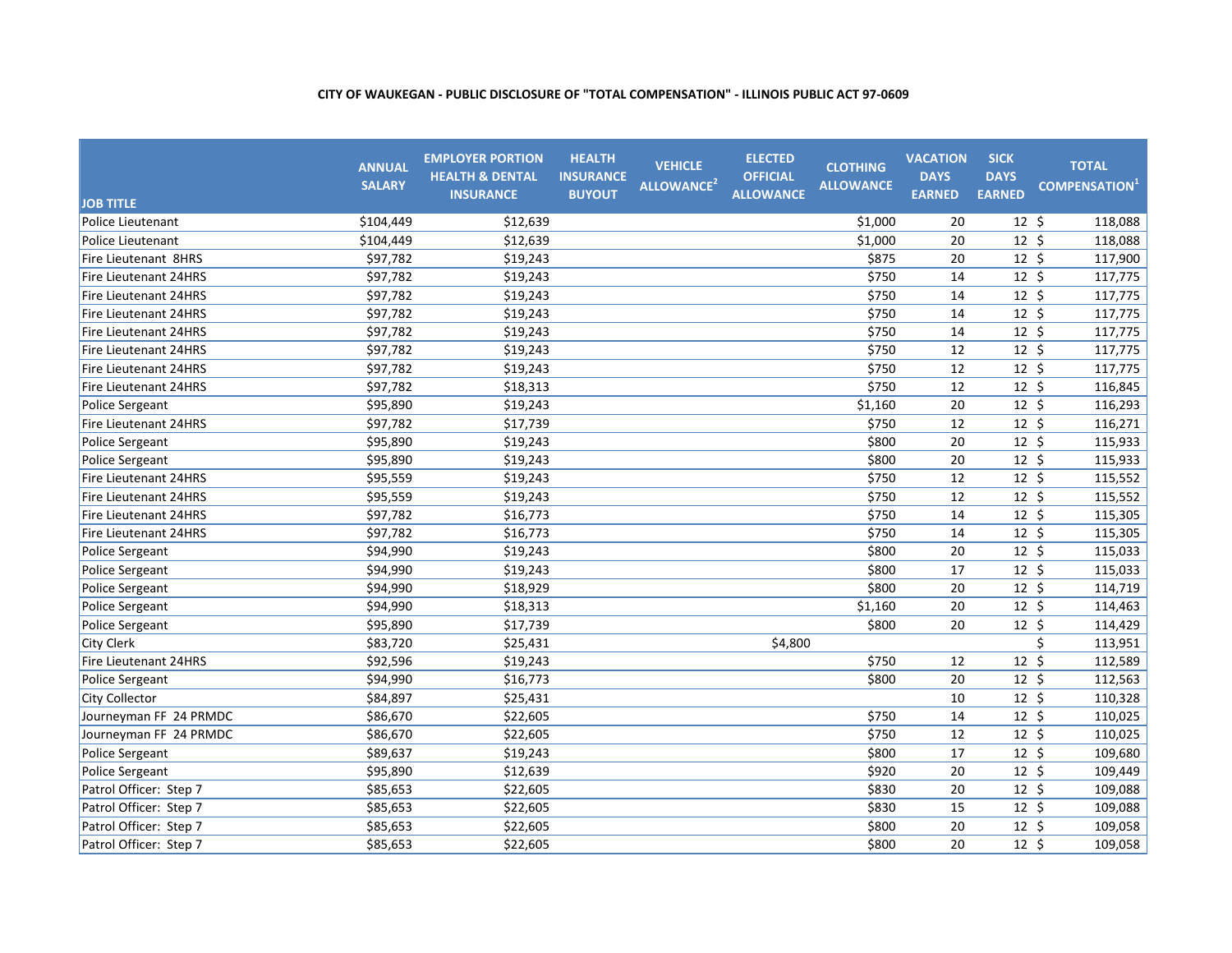| <b>JOB TITLE</b>           | <b>ANNUAL</b><br><b>SALARY</b> | <b>EMPLOYER PORTION</b><br><b>HEALTH &amp; DENTAL</b><br><b>INSURANCE</b> | <b>HEALTH</b><br><b>INSURANCE</b><br><b>BUYOUT</b> | <b>VEHICLE</b><br>ALLOWANCE <sup>2</sup> | <b>ELECTED</b><br><b>OFFICIAL</b><br><b>ALLOWANCE</b> | <b>CLOTHING</b><br><b>ALLOWANCE</b> | <b>VACATION</b><br><b>DAYS</b><br><b>EARNED</b> | <b>SICK</b><br><b>DAYS</b><br><b>EARNED</b> | <b>TOTAL</b><br><b>COMPENSATION</b> <sup>1</sup> |
|----------------------------|--------------------------------|---------------------------------------------------------------------------|----------------------------------------------------|------------------------------------------|-------------------------------------------------------|-------------------------------------|-------------------------------------------------|---------------------------------------------|--------------------------------------------------|
| Patrol Officer: Step 7     | \$85,653                       | \$22,605                                                                  |                                                    |                                          |                                                       | \$800                               | 20                                              | $12 \; \text{S}$                            | 109,058                                          |
| Patrol Officer: Step 7     | \$85,653                       | \$22,605                                                                  |                                                    |                                          |                                                       | \$800                               | 20                                              | 12 <sup>5</sup>                             | 109,058                                          |
| Patrol Officer: Step 7     | \$85,653                       | \$22,605                                                                  |                                                    |                                          |                                                       | \$800                               | 20                                              | $12 \; \text{S}$                            | 109,058                                          |
| Patrol Officer: Step 7     | \$85,653                       | \$22,605                                                                  |                                                    |                                          |                                                       | \$800                               | 15                                              | $12 \text{ } 5$                             | 109,058                                          |
| DIRECTOR OF COMMUNICATIONS | \$97,900                       | \$9,809                                                                   | \$1,000                                            |                                          |                                                       |                                     | 20                                              | $12 \;$ \$                                  | 108,709                                          |
| <b>City Engineer</b>       | \$106,985                      |                                                                           | \$1,500                                            |                                          |                                                       | \$180                               | 15                                              | $12 \;$ \$                                  | 108,665                                          |
| Police Sergeant            | \$94,990                       | \$12,639                                                                  |                                                    |                                          |                                                       | \$800                               | 20                                              | $12 \; \text{S}$                            | 108,429                                          |
| Patrol Officer: Step 7     | \$85,653                       | \$21,866                                                                  |                                                    |                                          |                                                       | \$890                               | 17                                              | $12 \; \text{S}$                            | 108,409                                          |
| Patrol Officer: Step 7     | \$85,653                       | \$21,866                                                                  |                                                    |                                          |                                                       | \$800                               | 15                                              | $12 \div$                                   | 108,319                                          |
| Patrol Officer: Step 7     | \$85,653                       | \$21,586                                                                  |                                                    |                                          |                                                       | \$800                               | 20                                              | $12 \; \text{S}$                            | 108,039                                          |
| Patrol Officer: Step 7     | \$85,653                       | \$21,586                                                                  |                                                    |                                          |                                                       | \$800                               | 20                                              | $12 \; \text{S}$                            | 108,039                                          |
| Journeyman FF 24 PRMDC     | \$84,448                       | \$22,605                                                                  |                                                    |                                          |                                                       | \$750                               | 10                                              | $12 \; \text{S}$                            | 107,803                                          |
| <b>RISK MANAGER</b>        | \$90,553                       | \$16,773                                                                  |                                                    |                                          |                                                       |                                     | 15                                              | $12 \; \text{S}$                            | 107,326                                          |
| Police Lieutenant          | \$104,449                      | \$315                                                                     | \$1,500                                            |                                          |                                                       | \$1,000                             | 20                                              | $12 \; \text{S}$                            | 107,264                                          |
| Police Lieutenant          | \$104,449                      |                                                                           | \$1,500                                            |                                          |                                                       | \$1,000                             | 20                                              | $12 \; \text{S}$                            | 106,949                                          |
| Fire Captain 24HRS         | \$104,449                      |                                                                           | \$1,500                                            |                                          |                                                       | \$850                               | 14                                              | $12 \; \text{S}$                            | 106,799                                          |
| Police Sergeant            | \$94,074                       | \$11,667                                                                  |                                                    |                                          |                                                       | \$890                               | 17                                              | $12 \; \text{S}$                            | 106,631                                          |
| Journeyman FF 24 PRMDC     | \$86,670                       | \$17,105                                                                  | \$1,500                                            |                                          |                                                       | \$750                               | 12                                              | $12 \; \text{S}$                            | 106,025                                          |
| Fire Lieutenant 24HRS      | \$95,559                       | \$9,495                                                                   |                                                    |                                          |                                                       | \$750                               | 12                                              | $12 \; \text{S}$                            | 105,804                                          |
| Journeyman FF 24 PRMDC     | \$82,225                       | \$22,605                                                                  |                                                    |                                          |                                                       | \$750                               | 10                                              | $12 \;$ \$                                  | 105,580                                          |
| Journeyman FF 24 PRMDC     | \$82,225                       | \$22,605                                                                  |                                                    |                                          |                                                       | \$750                               | 10                                              | $12 \div$                                   | 105,580                                          |
| Fire Lieutenant 24HRS      | \$97,782                       | \$6,004                                                                   |                                                    |                                          |                                                       | \$750                               | 14                                              | $12 \div$                                   | 104,536                                          |
| Journeyman FF 24 PRMDC     | \$86,670                       | \$17,105                                                                  |                                                    |                                          |                                                       | \$750                               | 12                                              | $12 \; \text{S}$                            | 104,525                                          |
| Journeyman FF 24 PRMDC     | \$86,670                       | \$17,105                                                                  |                                                    |                                          |                                                       | \$750                               | 12                                              | $12 \; \text{S}$                            | 104,525                                          |
| Journeyman FF 24 PRMDC     | \$86,670                       | \$17,105                                                                  |                                                    |                                          |                                                       | \$750                               | 12                                              | $12 \; \text{S}$                            | 104,525                                          |
| Journeyman FF 24 PRMDC     | \$86,670                       | \$17,105                                                                  |                                                    |                                          |                                                       | \$750                               | 12                                              | $12 \; \text{S}$                            | 104,525                                          |
| Patrol Officer: Step 7     | \$85,653                       | \$17,105                                                                  |                                                    |                                          |                                                       | \$1,160                             | 20                                              | $12 \; \text{S}$                            | 103,918                                          |
| Journeyman FF 24 PRMDC     | \$86,670                       | \$16,366                                                                  |                                                    |                                          |                                                       | \$750                               | 12                                              | $12 \; \text{S}$                            | 103,786                                          |
| Patrol Officer: Step 7     | \$85,653                       | \$17,105                                                                  |                                                    |                                          |                                                       | \$860                               | 17                                              | $12 \; \xi$                                 | 103,618                                          |
| Patrol Officer: Step 7     | \$85,653                       | \$17,105                                                                  |                                                    |                                          |                                                       | \$800                               | 20                                              | $12 \; \text{S}$                            | 103,558                                          |
| Patrol Officer: Step 7     | \$85,653                       | \$17,105                                                                  |                                                    |                                          |                                                       | \$800                               | 20                                              | $12 \; \text{S}$                            | 103,558                                          |
| Patrol Officer: Step 7     | \$85,653                       | \$17,105                                                                  |                                                    |                                          |                                                       | \$800                               | 20                                              | $12 \; \text{S}$                            | 103,558                                          |
| Patrol Officer: Step 7     | \$85,653                       | \$17,105                                                                  |                                                    |                                          |                                                       | \$800                               | 20                                              | 12 <sup>5</sup>                             | 103,558                                          |
| Patrol Officer: Step 7     | \$85,653                       | \$17,105                                                                  |                                                    |                                          |                                                       | \$800                               | 20                                              | 12 <sup>5</sup>                             | 103,558                                          |
| Patrol Officer: Step 7     | \$85,653                       | \$17,105                                                                  |                                                    |                                          |                                                       | \$800                               | 20                                              | $12 \; \text{S}$                            | 103,558                                          |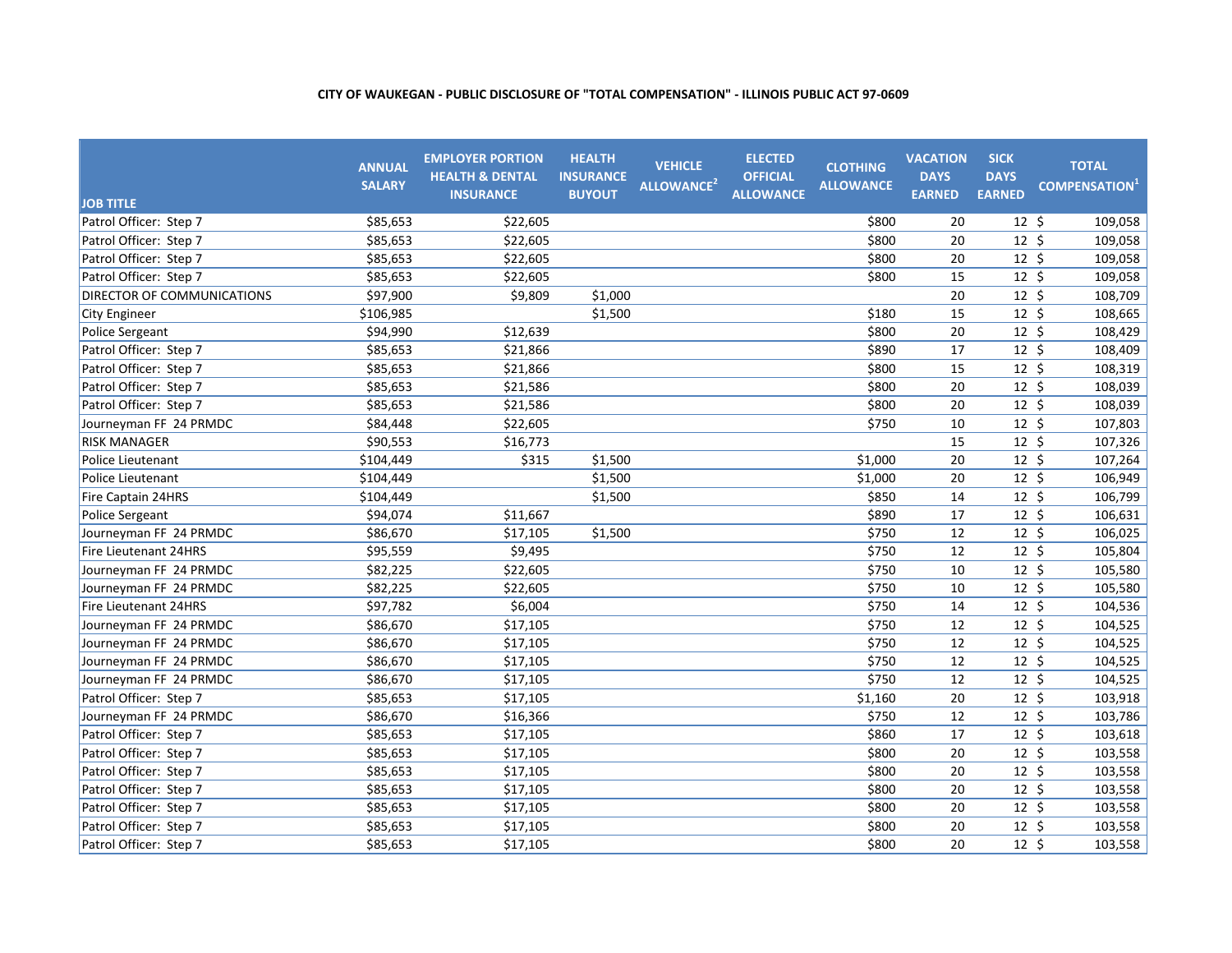| <b>JOB TITLE</b>       | <b>ANNUAL</b><br><b>SALARY</b> | <b>EMPLOYER PORTION</b><br><b>HEALTH &amp; DENTAL</b><br><b>INSURANCE</b> | <b>HEALTH</b><br><b>INSURANCE</b><br><b>BUYOUT</b> | <b>VEHICLE</b><br>ALLOWANCE <sup>2</sup> | <b>ELECTED</b><br><b>OFFICIAL</b><br><b>ALLOWANCE</b> | <b>CLOTHING</b><br><b>ALLOWANCE</b> | <b>VACATION</b><br><b>DAYS</b><br><b>EARNED</b> | <b>SICK</b><br><b>DAYS</b><br><b>EARNED</b> | <b>TOTAL</b><br><b>COMPENSATION</b> <sup>1</sup> |
|------------------------|--------------------------------|---------------------------------------------------------------------------|----------------------------------------------------|------------------------------------------|-------------------------------------------------------|-------------------------------------|-------------------------------------------------|---------------------------------------------|--------------------------------------------------|
| Patrol Officer: Step 7 | \$85,653                       | \$17,105                                                                  |                                                    |                                          |                                                       | \$800                               | 20                                              | $12 \; \text{S}$                            | 103,558                                          |
| Patrol Officer: Step 7 | \$85,653                       | \$17,105                                                                  |                                                    |                                          |                                                       | \$800                               | 20                                              | $12 \; \text{S}$                            | 103,558                                          |
| Patrol Officer: Step 7 | \$85,653                       | \$17,105                                                                  |                                                    |                                          |                                                       | \$800                               | 20                                              | $12 \; \text{S}$                            | 103,558                                          |
| Patrol Officer: Step 7 | \$85,653                       | \$17,105                                                                  |                                                    |                                          |                                                       | \$800                               | 20                                              | $12 \; \text{S}$                            | 103,558                                          |
| Patrol Officer: Step 7 | \$85,653                       | \$17,105                                                                  |                                                    |                                          |                                                       | \$800                               | 20                                              | 12 <sup>5</sup>                             | 103,558                                          |
| Patrol Officer: Step 7 | \$85,653                       | \$17,105                                                                  |                                                    |                                          |                                                       | \$800                               | $\overline{17}$                                 | $12 \; \text{S}$                            | 103,558                                          |
| Patrol Officer: Step 7 | \$85,653                       | \$17,105                                                                  |                                                    |                                          |                                                       | \$800                               | 17                                              | $12 \; \text{S}$                            | 103,558                                          |
| Patrol Officer: Step 7 | \$85,653                       | \$17,105                                                                  |                                                    |                                          |                                                       | \$800                               | 17                                              | $12 \div$                                   | 103,558                                          |
| Patrol Officer: Step 7 | \$85,653                       | \$17,105                                                                  |                                                    |                                          |                                                       | \$800                               | 17                                              | $12 \; \text{S}$                            | 103,558                                          |
| Patrol Officer: Step 7 | \$85,653                       | \$17,105                                                                  |                                                    |                                          |                                                       | \$800                               | 17                                              | $12 \; \text{S}$                            | 103,558                                          |
| Patrol Officer: Step 7 | \$85,653                       | \$17,105                                                                  |                                                    |                                          |                                                       | \$800                               | 17                                              | $12 \; \text{S}$                            | 103,558                                          |
| Patrol Officer: Step 7 | \$85,653                       | \$17,105                                                                  |                                                    |                                          |                                                       | \$800                               | 15                                              | 12 <sup>5</sup>                             | 103,558                                          |
| Patrol Officer: Step 7 | \$85,653                       | \$17,105                                                                  |                                                    |                                          |                                                       | \$800                               | 15                                              | $12 \; \text{S}$                            | 103,558                                          |
| Journeyman FF 24 PRMDC | \$80,003                       | \$22,605                                                                  |                                                    |                                          |                                                       | \$750                               | 10                                              | $12 \; \text{S}$                            | 103,358                                          |
| Journeyman FF 24 PRMDC | \$80,003                       | \$22,605                                                                  |                                                    |                                          |                                                       | \$750                               | 10                                              | $12 \; \text{S}$                            | 103,358                                          |
| Journeyman FF 24 PRMDC | \$86,670                       | \$15,768                                                                  |                                                    |                                          |                                                       | \$750                               | 14                                              | $12 \; \text{S}$                            | 103,188                                          |
| Patrol Officer: Step 7 | \$85,653                       | \$16,278                                                                  |                                                    |                                          |                                                       | \$1,160                             | 17                                              | $12 \; \text{S}$                            | 103,091                                          |
| Journeyman FF 24 PRMDC | \$86,670                       | \$15,070                                                                  | \$500                                              |                                          |                                                       | \$750                               | 14                                              | $12 \; \text{S}$                            | 102,989                                          |
| Police Sergeant        | \$92,272                       | \$9,809                                                                   |                                                    |                                          |                                                       | \$800                               | 20                                              | $12 \; \text{S}$                            | 102,881                                          |
| Patrol Officer: Step 7 | \$85,653                       | \$16,278                                                                  |                                                    |                                          |                                                       | \$890                               | 17                                              | $12 \; \text{S}$                            | 102,821                                          |
| Patrol Officer: Step 7 | \$85,653                       | \$16,278                                                                  |                                                    |                                          |                                                       | \$800                               | 20                                              | $12 \; \text{S}$                            | 102,731                                          |
| Patrol Officer: Step 7 | \$85,653                       | \$16,278                                                                  |                                                    |                                          |                                                       | \$800                               | 20                                              | $12 \; \text{S}$                            | 102,731                                          |
| Patrol Officer: Step 7 | \$85,653                       | \$16,278                                                                  |                                                    |                                          |                                                       | \$800                               | 20                                              | $12 \; \text{S}$                            | 102,731                                          |
| Patrol Officer: Step 7 | \$85,653                       | \$16,278                                                                  |                                                    |                                          |                                                       | \$800                               | 20                                              | $12 \; \text{S}$                            | 102,731                                          |
| Patrol Officer: Step 7 | \$85,653                       | \$16,278                                                                  |                                                    |                                          |                                                       | \$800                               | 20                                              | $12 \; \text{S}$                            | 102,731                                          |
| Patrol Officer: Step 7 | \$85,653                       | \$16,278                                                                  |                                                    |                                          |                                                       | \$800                               | 20                                              | $12 \; \text{S}$                            | 102,731                                          |
| Patrol Officer: Step 7 | \$85,653                       | \$16,278                                                                  |                                                    |                                          |                                                       | \$800                               | 17                                              | $12 \; \text{S}$                            | 102,731                                          |
| Patrol Officer: Step 7 | \$85,653                       | \$16,278                                                                  |                                                    |                                          |                                                       | \$800                               | 17                                              | $12 \; \text{S}$                            | 102,731                                          |
| Patrol Officer: Step 7 | \$85,653                       | \$16,278                                                                  |                                                    |                                          |                                                       | \$800                               | 17                                              | $12 \; \text{S}$                            | 102,731                                          |
| Journeyman FF 24 PRMDC | \$80,003                       | \$21,866                                                                  |                                                    |                                          |                                                       | \$750                               | 8                                               | $12 \; \text{S}$                            | 102,619                                          |
| Journeyman FF 8 PRMDC  | \$84,448                       | \$17,105                                                                  |                                                    |                                          |                                                       | \$750                               | 10                                              | $12 \; \text{S}$                            | 102,303                                          |
| Journeyman FF 24 PRMDC | \$84,448                       | \$17,105                                                                  |                                                    |                                          |                                                       | \$750                               | 10                                              | $12 \; \text{S}$                            | 102,303                                          |
| Journeyman FF 24 PRMDC | \$84,448                       | \$17,105                                                                  |                                                    |                                          |                                                       | \$750                               | 10                                              | $12 \; \text{S}$                            | 102,303                                          |
| Journeyman FF 24 PRMDC | \$84,448                       | \$17,105                                                                  |                                                    |                                          |                                                       | \$750                               | 10                                              | $12 \; \text{S}$                            | 102,303                                          |
| Journeyman FF 24 PRMDC | \$84,448                       | \$17,105                                                                  |                                                    |                                          |                                                       | \$750                               | 12                                              | $12 \; \text{S}$                            | 102,303                                          |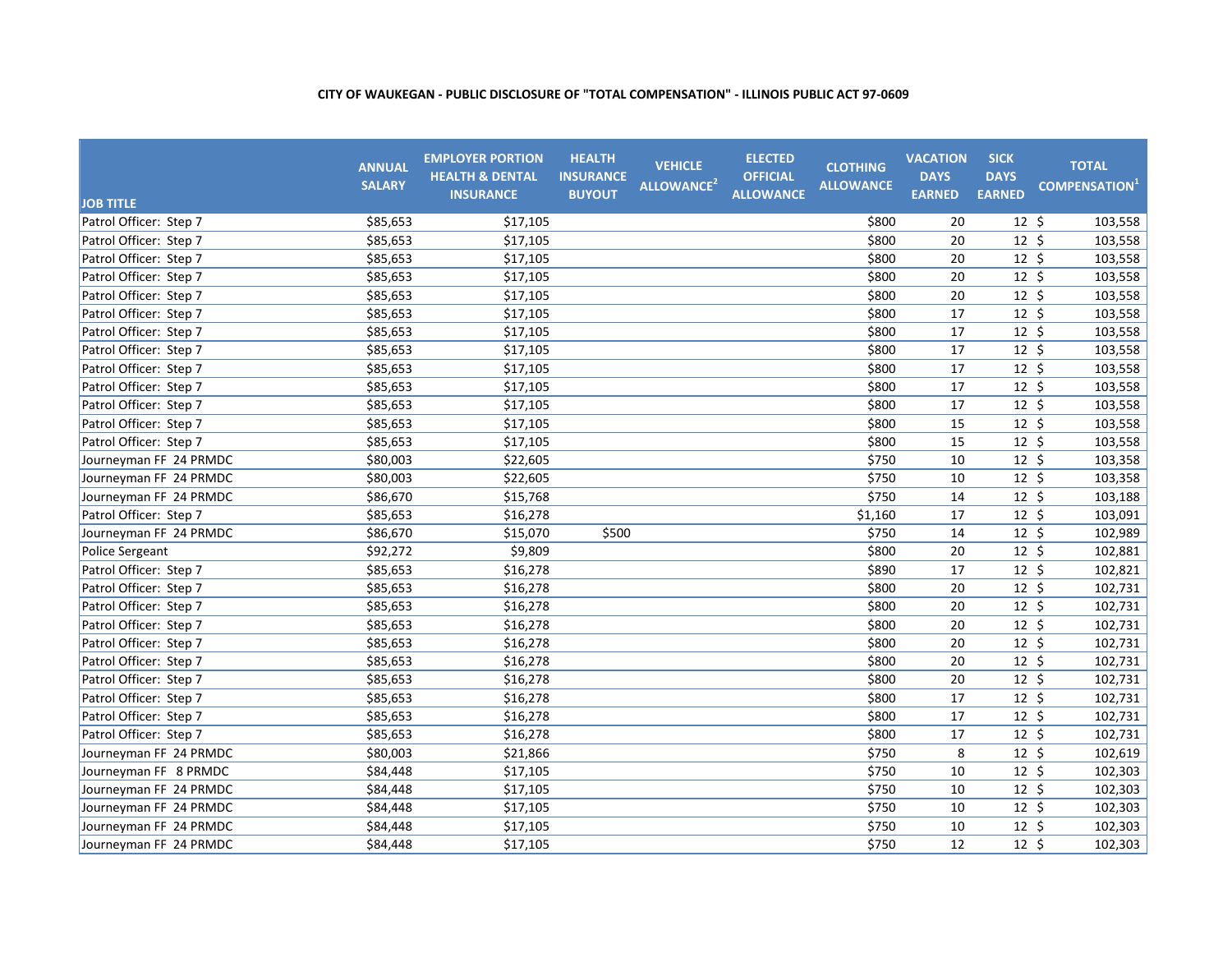| <b>JOB TITLE</b>                     | <b>ANNUAL</b><br><b>SALARY</b> | <b>EMPLOYER PORTION</b><br><b>HEALTH &amp; DENTAL</b><br><b>INSURANCE</b> | <b>HEALTH</b><br><b>INSURANCE</b><br><b>BUYOUT</b> | <b>VEHICLE</b><br>ALLOWANCE <sup>2</sup> | <b>ELECTED</b><br><b>OFFICIAL</b><br><b>ALLOWANCE</b> | <b>CLOTHING</b><br><b>ALLOWANCE</b> | <b>VACATION</b><br><b>DAYS</b><br><b>EARNED</b> | <b>SICK</b><br><b>DAYS</b><br><b>EARNED</b> | <b>TOTAL</b><br><b>COMPENSATION</b> |
|--------------------------------------|--------------------------------|---------------------------------------------------------------------------|----------------------------------------------------|------------------------------------------|-------------------------------------------------------|-------------------------------------|-------------------------------------------------|---------------------------------------------|-------------------------------------|
| Journeyman FF 24 PRMDC               | \$84,448                       | \$17,105                                                                  |                                                    |                                          |                                                       | \$750                               | 12                                              | $12 \; \text{S}$                            | 102,303                             |
| Journeyman FF 24 PRMDC               | \$84,448                       | \$17,105                                                                  |                                                    |                                          |                                                       | \$750                               | 12                                              | $12 \; \text{S}$                            | 102,303                             |
| Journeyman FF 24 PRMDC               | \$84,448                       | \$17,105                                                                  |                                                    |                                          |                                                       | \$750                               | 12                                              | $12 \; \text{S}$                            | 102,303                             |
| Journeyman FF 24 PRMDC               | \$84,448                       | \$17,105                                                                  |                                                    |                                          |                                                       | \$750                               | 12                                              | $12 \; \text{S}$                            | 102,303                             |
| Journeyman FF 24 PRMDC               | \$84,448                       | \$17,105                                                                  |                                                    |                                          |                                                       | \$750                               | 12                                              | $12 \; \text{S}$                            | 102,303                             |
| Journeyman FF 8 PRMDC                | \$84,448                       | \$17,105                                                                  |                                                    |                                          |                                                       | \$750                               | 36                                              | $12 \text{ } 5$                             | 102,303                             |
| Journeyman FF 24 PRMDC               | \$84,448                       | \$17,105                                                                  |                                                    |                                          |                                                       | \$750                               | 10                                              | $12 \; \text{S}$                            | 102,303                             |
| Journeyman FF 24 PRMDC               | \$84,448                       | \$17,105                                                                  |                                                    |                                          |                                                       | \$750                               | 10                                              | $12 \;$ \$                                  | 102,303                             |
| Journeyman FF 24 PRMDC               | \$84,448                       | \$17,105                                                                  |                                                    |                                          |                                                       | \$750                               | 10                                              | $12 \div$                                   | 102,303                             |
| Patrol Officer: Step 7               | \$85,653                       | \$15,806                                                                  |                                                    |                                          |                                                       | \$800                               | 15                                              | $12 \;$ \$                                  | 102,259                             |
| Patrol Officer: Step 7               | \$85,653                       | \$15,768                                                                  |                                                    |                                          |                                                       | \$800                               | 20                                              | $12 \; \text{S}$                            | 102,221                             |
| Patrol Officer: Step 7               | \$85,653                       | \$15,768                                                                  |                                                    |                                          |                                                       | \$800                               | 17                                              | $12 \text{ } 5$                             | 102,221                             |
| <b>Building Commissioner</b>         | \$98,838                       | \$1,461                                                                   | \$1,500                                            | \$128                                    |                                                       |                                     | 15                                              | $12 \; \text{S}$                            | 101,927                             |
| Journeyman FF 24 PRMDC               | \$84,448                       | \$16,278                                                                  |                                                    |                                          |                                                       | \$750                               | 12                                              | $12 \; \text{S}$                            | 101,476                             |
| Patrol Officer: Step 7               | \$85,653                       | \$14,941                                                                  |                                                    |                                          |                                                       | \$800                               | 20                                              | $12 \; \text{S}$                            | 101,394                             |
| Patrol Officer: Step 7               | \$85,653                       | \$14,790                                                                  |                                                    |                                          |                                                       | \$800                               | 20                                              | $12 \; \text{S}$                            | 101,243                             |
| Patrol Officer: Step 7               | \$85,653                       | \$14,790                                                                  |                                                    |                                          |                                                       | \$800                               | 17                                              | $12 \; \text{S}$                            | 101,243                             |
| Patrol Officer: Step 7               | \$85,653                       | \$14,790                                                                  |                                                    |                                          |                                                       | \$800                               | 15                                              | $12 \; \text{S}$                            | 101,243                             |
| Patrol Officer: Step 7               | \$85,653                       | \$14,749                                                                  |                                                    |                                          |                                                       | \$800                               | 20                                              | $12 \; \text{S}$                            | 101,202                             |
| Police Sergeant                      | \$94,074                       | \$6,004                                                                   |                                                    |                                          |                                                       | \$800                               | 20                                              | $12 \text{ } 5$                             | 100,878                             |
| Communication & Utilities Technician | \$83,617                       | \$16,773                                                                  |                                                    | \$363                                    |                                                       |                                     | 20                                              | $12 \; \text{S}$                            | 100,753                             |
| Deputy City Treasurer                | \$83,231                       | \$16,773                                                                  | \$500                                              |                                          |                                                       |                                     | 17                                              | $12 \; \text{S}$                            | 100,504                             |
| Patrol Officer: Step 5               | \$76,753                       | \$22,605                                                                  |                                                    |                                          |                                                       | \$800                               | 10                                              | $12 \; \text{S}$                            | 100,158                             |
| Journeyman FF 24 HRS                 | \$82,966                       | \$16,278                                                                  |                                                    |                                          |                                                       | \$750                               | 14                                              | $12 \; \text{S}$                            | 99,994                              |
| Journeyman FF 24 PRMDC               | \$84,448                       | \$14,790                                                                  |                                                    |                                          |                                                       | \$750                               | 12                                              | $12 \; \text{S}$                            | 99,988                              |
| <b>Telecommunications Manager</b>    | \$74,078                       | \$25,431                                                                  |                                                    |                                          |                                                       |                                     | 20                                              | $12 \; \text{S}$                            | 99,509                              |
| Journeyman FF 24 PRMDC               | \$82,225                       | \$16,366                                                                  |                                                    |                                          |                                                       | \$750                               | 10                                              | $12 \; \text{S}$                            | 99,341                              |
| Journeyman FF 24 HRS                 | \$86,670                       | \$11,235                                                                  |                                                    |                                          |                                                       | \$750                               | 14                                              | $12 \; \text{S}$                            | 98,655                              |
| Journeyman FF 24 PRMDC               | \$86,670                       | \$11,235                                                                  |                                                    |                                          |                                                       | \$750                               | 12                                              | $12 \; \text{S}$                            | 98,655                              |
| <b>Assistant Finance Director</b>    | \$81,600                       | \$16,773                                                                  |                                                    |                                          |                                                       |                                     | 17                                              | $12 \; \text{S}$                            | 98,373                              |
| Patrol Officer: Step 7               | \$85,653                       | \$11,235                                                                  |                                                    |                                          |                                                       | \$1,160                             | 17                                              | $12 \;$ \$                                  | 98,047                              |
| Journeyman FF 24 PRMDC               | \$82,225                       | \$15,070                                                                  |                                                    |                                          |                                                       | \$750                               | 10                                              | $12 \; \text{S}$                            | 98,045                              |
| Journeyman FF 24 PRMDC               | \$82,225                       | \$14,941                                                                  |                                                    |                                          |                                                       | \$750                               | 10                                              | $12 \; \text{S}$                            | 97,916                              |
| Journeyman FF 24 PRMDC               | \$82,225                       | \$14,941                                                                  |                                                    |                                          |                                                       | \$750                               | 10                                              | $12 \; \text{S}$                            | 97,916                              |
| Journeyman FF 24 PRMDC               | \$80,003                       | \$17,105                                                                  |                                                    |                                          |                                                       | \$750                               | 10                                              | $12 \; \text{S}$                            | 97,858                              |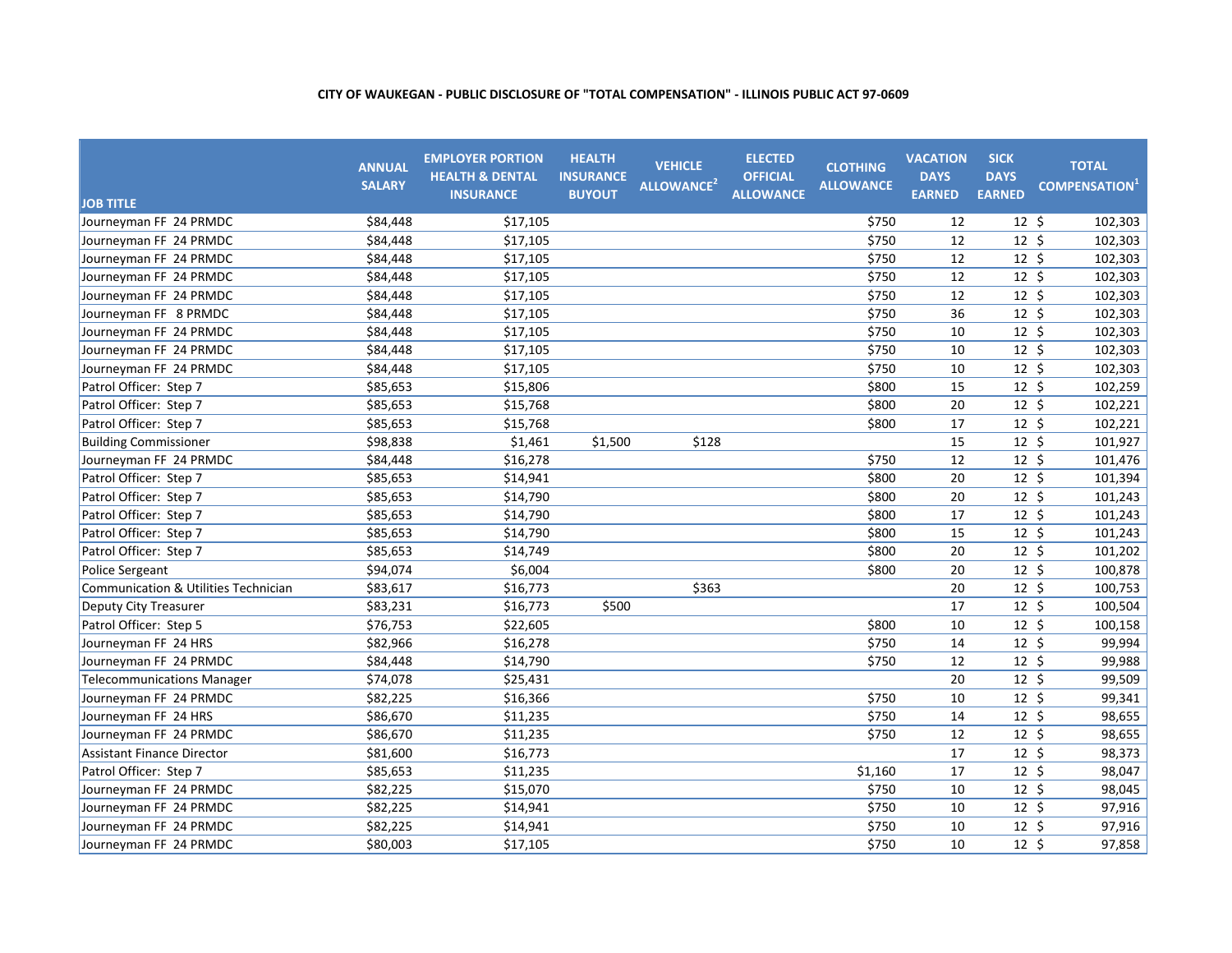| <b>JOB TITLE</b>               | <b>ANNUAL</b><br><b>SALARY</b> | <b>EMPLOYER PORTION</b><br><b>HEALTH &amp; DENTAL</b><br><b>INSURANCE</b> | <b>HEALTH</b><br><b>INSURANCE</b><br><b>BUYOUT</b> | <b>VEHICLE</b><br>ALLOWANCE <sup>2</sup> | <b>ELECTED</b><br><b>OFFICIAL</b><br><b>ALLOWANCE</b> | <b>CLOTHING</b><br><b>ALLOWANCE</b> | <b>VACATION</b><br><b>DAYS</b><br><b>EARNED</b> | <b>SICK</b><br><b>DAYS</b><br><b>EARNED</b> | <b>TOTAL</b><br><b>COMPENSATION</b> |
|--------------------------------|--------------------------------|---------------------------------------------------------------------------|----------------------------------------------------|------------------------------------------|-------------------------------------------------------|-------------------------------------|-------------------------------------------------|---------------------------------------------|-------------------------------------|
| Journeyman FF 24 PRMDC         | \$80,003                       | \$17,105                                                                  |                                                    |                                          |                                                       | \$750                               | 10                                              | $12 \; \text{S}$                            | 97,858                              |
| Journeyman FF 24 PRMDC         | \$80,003                       | \$17,105                                                                  |                                                    |                                          |                                                       | \$750                               | 10                                              | $12 \; \text{S}$                            | 97,858                              |
| Journeyman FF 24 PRMDC         | \$80,003                       | \$17,105                                                                  |                                                    |                                          |                                                       | \$750                               | 10                                              | $12 \; \text{S}$                            | 97,858                              |
| Journeyman FF 24 PRMDC         | \$80,003                       | \$17,105                                                                  |                                                    |                                          |                                                       | \$750                               | 10                                              | $12 \; \text{S}$                            | 97,858                              |
| Journeyman FF 24 HRS           | \$86,670                       | \$10,370                                                                  |                                                    |                                          |                                                       | \$750                               | 12                                              | 12 <sup>5</sup>                             | 97,790                              |
| Patrol Officer: Step 7         | \$85,653                       | \$11,235                                                                  |                                                    |                                          |                                                       | \$800                               | 20                                              | $12 \; \text{S}$                            | 97,687                              |
| Patrol Officer: Step 7         | \$85,653                       | \$11,205                                                                  |                                                    |                                          |                                                       | \$800                               | 17                                              | $12 \; \text{S}$                            | 97,658                              |
| Journeyman FF 24 PRMDC         | \$80,003                       | \$16,278                                                                  |                                                    |                                          |                                                       | \$750                               | 10                                              | $12 \div$                                   | 97,031                              |
| Patrol Officer: Step 7         | \$85,653                       | \$10,515                                                                  |                                                    |                                          |                                                       | \$800                               | 17                                              | $12 \;$ \$                                  | 96,967                              |
| Patrol Officer: Step 7         | \$85,653                       | \$10,370                                                                  |                                                    |                                          |                                                       | \$800                               | 20                                              | $12 \; \text{S}$                            | 96,823                              |
| Journeyman FF 24 PRMDC         | \$80,003                       | \$15,768                                                                  |                                                    |                                          |                                                       | \$750                               | 10                                              | $12 \; \text{S}$                            | 96,521                              |
| Journeyman FF 24 PRMDC         | \$84,448                       | \$11,235                                                                  |                                                    |                                          |                                                       | \$750                               | 12                                              | 12 <sup>5</sup>                             | 96,433                              |
| <b>Fire Lieutenant 24HRS</b>   | \$92,596                       | \$1,461                                                                   | \$1,500                                            |                                          |                                                       | \$750                               | 12                                              | $12 \; \text{S}$                            | 96,307                              |
| Journeyman FF 24 PRMDC         | \$86,670                       | \$8,720                                                                   |                                                    |                                          |                                                       | \$750                               | 12                                              | $12 \; \text{S}$                            | 96,140                              |
| Patrol Officer: Step 7         | \$85,653                       | \$9,650                                                                   |                                                    |                                          |                                                       | \$800                               | 20                                              | $12 \; \text{S}$                            | 96,103                              |
| Journeyman FF 24 PRMDC         | \$80,003                       | \$14,910                                                                  |                                                    |                                          |                                                       | \$750                               | 10                                              | $12 \; \text{S}$                            | 95,663                              |
| Mechanic Supervisor            | \$75,151                       | \$18,600                                                                  |                                                    | \$1,649                                  |                                                       | \$180                               | 15                                              | $12 \; \text{S}$                            | 95,580                              |
| Journeyman FF 24 PRMDC         | \$84,448                       | \$10,305                                                                  |                                                    |                                          |                                                       | \$750                               | 12                                              | $12 \; \text{S}$                            | 95,503                              |
| Public Works Supervisor        | \$76,401                       | \$18,600                                                                  |                                                    | \$260                                    |                                                       | \$180                               | 20                                              | $12 \; \text{S}$                            | 95,441                              |
| Patrol Officer: Step 7         | \$85,653                       | \$8,720                                                                   |                                                    |                                          |                                                       | \$890                               | 17                                              | $12 \; \text{S}$                            | 95,263                              |
| Patrol Officer: Step 7         | \$85,653                       | \$8,720                                                                   |                                                    |                                          |                                                       | \$860                               | 15                                              | $12 \; \text{S}$                            | 95,233                              |
| Public Works Supervisor        | \$76,401                       | \$18,600                                                                  |                                                    |                                          |                                                       | \$180                               | 20                                              | $12 \div$                                   | 95,181                              |
| Patrol Officer: Step 7         | \$85,653                       | \$8,720                                                                   |                                                    |                                          |                                                       | \$800                               | 20                                              | $12 \; \text{S}$                            | 95,173                              |
| Patrol Officer: Step 7         | \$85,653                       | \$8,720                                                                   |                                                    |                                          |                                                       | \$800                               | 20                                              | $12 \; \text{S}$                            | 95,173                              |
| Patrol Officer: Step 7         | \$85,653                       | \$8,720                                                                   |                                                    |                                          |                                                       | \$800                               | 17                                              | $12 \; \xi$                                 | 95,173                              |
| Patrol Officer: Step 7         | \$85.653                       | \$8,720                                                                   |                                                    |                                          |                                                       | \$800                               | 15                                              | $12 \; \text{S}$                            | 95,173                              |
| Patrol Officer: Step 7         | \$85,653                       | \$8,720                                                                   |                                                    |                                          |                                                       | \$800                               | 20                                              | $12 \; \xi$                                 | 95,173                              |
| Patrol Officer: Step 7         | \$85,653                       | \$8,720                                                                   |                                                    |                                          |                                                       | \$800                               | 17                                              | $12 \; \text{S}$                            | 95,173                              |
| Patrol Officer: Step 7         | \$85,653                       | \$8,720                                                                   |                                                    |                                          |                                                       | \$800                               | 17                                              | $12 \; \text{S}$                            | 95,173                              |
| Patrol Officer: Step 7         | \$85,653                       | \$8,720                                                                   |                                                    |                                          |                                                       | \$800                               | 17                                              | $12 \; \text{S}$                            | 95,173                              |
| Patrol Officer: Step 7         | \$85,653                       | \$8,720                                                                   |                                                    |                                          |                                                       | \$800                               | 15                                              | $12 \; \text{S}$                            | 95,173                              |
| FIRE SPECIAL PROJECTS ANALYST  | \$78,117                       | \$16,639                                                                  |                                                    |                                          |                                                       |                                     | 20                                              | $12 \; \text{S}$                            | 94,755                              |
| <b>Public Works Supervisor</b> | \$75,601                       | \$18,600                                                                  |                                                    |                                          |                                                       | \$180                               | 20                                              | $12 \; \text{S}$                            | 94,381                              |
| <b>Public Works Supervisor</b> | \$75,601                       | \$18,600                                                                  |                                                    |                                          |                                                       | \$180                               | 20                                              | $12 \; \text{S}$                            | 94,381                              |
| Journeyman FF 24 PRMDC         | \$77,781                       | \$15,768                                                                  |                                                    |                                          |                                                       | \$750                               | 8                                               | $12 \; \text{S}$                            | 94,299                              |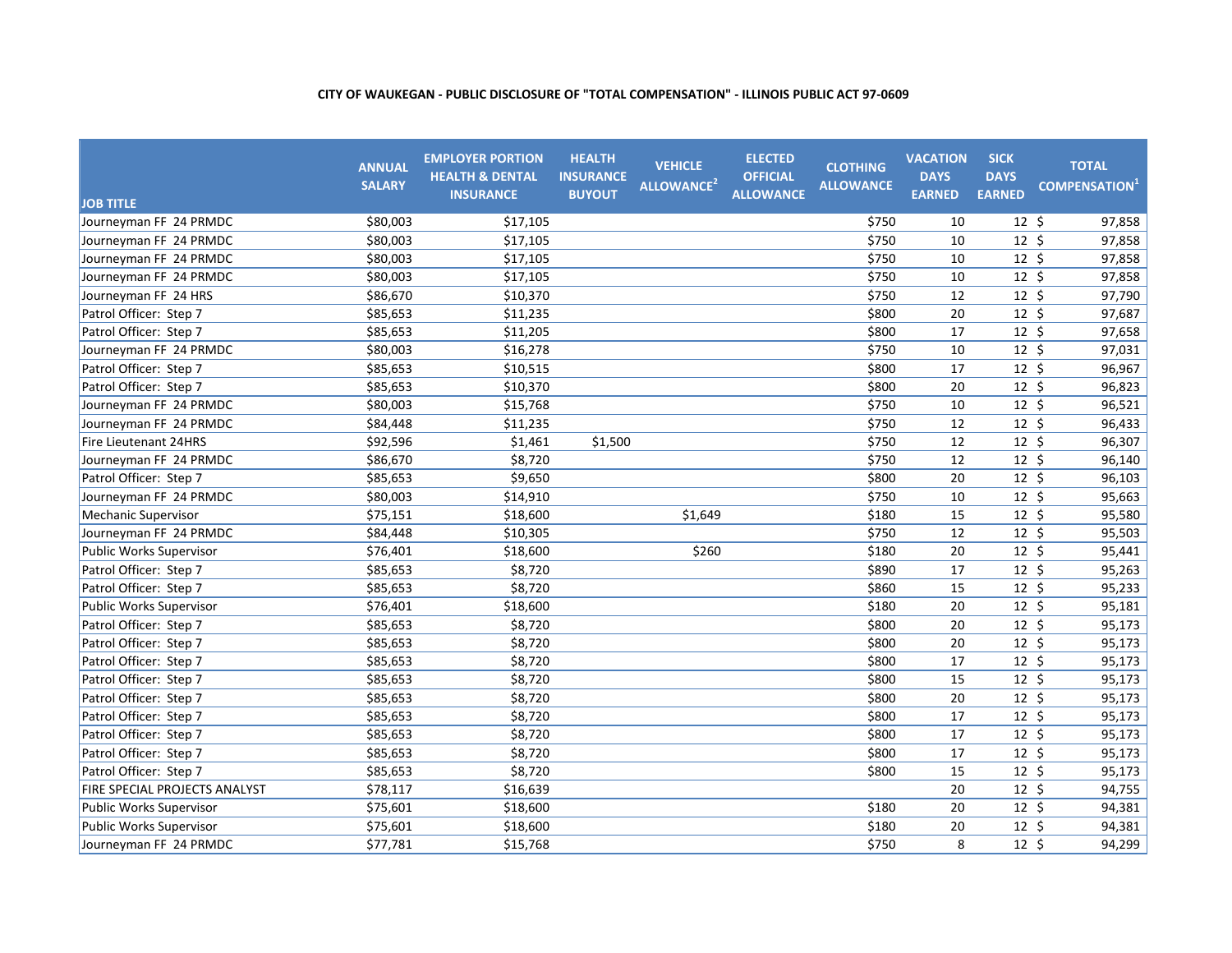| <b>JOB TITLE</b>               | <b>ANNUAL</b><br><b>SALARY</b> | <b>EMPLOYER PORTION</b><br><b>HEALTH &amp; DENTAL</b><br><b>INSURANCE</b> | <b>HEALTH</b><br><b>INSURANCE</b><br><b>BUYOUT</b> | <b>VEHICLE</b><br>ALLOWANCE <sup>2</sup> | <b>ELECTED</b><br><b>OFFICIAL</b><br><b>ALLOWANCE</b> | <b>CLOTHING</b><br><b>ALLOWANCE</b> | <b>VACATION</b><br><b>DAYS</b><br><b>EARNED</b> | <b>SICK</b><br><b>DAYS</b><br><b>EARNED</b> | <b>TOTAL</b><br><b>COMPENSATION</b> <sup>1</sup> |
|--------------------------------|--------------------------------|---------------------------------------------------------------------------|----------------------------------------------------|------------------------------------------|-------------------------------------------------------|-------------------------------------|-------------------------------------------------|---------------------------------------------|--------------------------------------------------|
| Journeyman FF 24 PRMDC         | \$82,225                       | \$11,235                                                                  |                                                    |                                          |                                                       | \$750                               | 10                                              | $12 \;$ \$                                  | 94,210                                           |
| <b>Public Works Supervisor</b> | \$75,151                       | \$18,600                                                                  |                                                    | \$273                                    |                                                       | \$180                               | 20                                              | $12 \text{ } 5$                             | 94,204                                           |
| Journeyman FF 24 PRMDC         | \$84,448                       | \$8,720                                                                   |                                                    |                                          |                                                       | \$750                               | 10                                              | $12 \; \text{S}$                            | 93,918                                           |
| Journeyman FF 24 PRMDC         | \$84,448                       | \$8,720                                                                   |                                                    |                                          |                                                       | \$750                               | 10                                              | $12 \; \text{S}$                            | 93,918                                           |
| <b>Public Works Supervisor</b> | \$74,949                       | \$18,600                                                                  |                                                    |                                          |                                                       | \$330                               | 20                                              | $12 \;$ \$                                  | 93,879                                           |
| <b>HUMAN RESOURCES MANAGER</b> | \$74,285                       | \$19,243                                                                  |                                                    |                                          |                                                       |                                     | 10                                              | $12 \;$ \$                                  | 93,528                                           |
| Journeyman FF 24 PRMDC         | \$86,670                       | \$5,805                                                                   |                                                    |                                          |                                                       | \$750                               | 12                                              | $12 \div$                                   | 93,225                                           |
| Journeyman FF 24 PRMDC         | \$86,670                       | \$5,805                                                                   |                                                    |                                          |                                                       | \$750                               | 12                                              | $12 \;$ \$                                  | 93,225                                           |
| Journeyman FF 24 PRMDC         | \$86,670                       | \$5,805                                                                   |                                                    |                                          |                                                       | \$750                               | 12                                              | $12 \; \text{S}$                            | 93,225                                           |
| FIRE PREVENTION INSPECTOR      | \$77,353                       | \$15,768                                                                  |                                                    |                                          |                                                       |                                     | 17                                              | $12 \; \text{S}$                            | 93,121                                           |
| Journeyman FF 24 PRMDC         | \$77,781                       | \$14,941                                                                  |                                                    |                                          |                                                       | \$375                               | 8                                               | $12 \; \text{S}$                            | 93,097                                           |
| Journeyman FF 24 PRMDC         | \$86,670                       | \$5,337                                                                   |                                                    |                                          |                                                       | \$750                               | 12                                              | $12 \; \text{S}$                            | 92,757                                           |
| Patrol Officer: Step 7         | \$85,653                       | \$5,824                                                                   |                                                    |                                          |                                                       | \$800                               | 20                                              | $12 \; \text{S}$                            | 92,277                                           |
| Patrol Officer: Step 7         | \$85,653                       | \$5,805                                                                   |                                                    |                                          |                                                       | \$800                               | 20                                              | $12 \; \text{S}$                            | 92,257                                           |
| Patrol Officer: Step 7         | \$85,653                       | \$5,805                                                                   |                                                    |                                          |                                                       | \$800                               | 17                                              | $12 \; \text{S}$                            | 92,257                                           |
| Patrol Officer: Step 7         | \$85,653                       | \$5,805                                                                   |                                                    |                                          |                                                       | \$800                               | 20                                              | $12 \; \text{S}$                            | 92,257                                           |
| Patrol Officer: Step 7         | \$85,653                       | \$5,805                                                                   |                                                    |                                          |                                                       | \$800                               | 15                                              | $12 \; \text{S}$                            | 92,257                                           |
| Patrol Officer: Step 7         | \$85,653                       | \$5,656                                                                   |                                                    |                                          |                                                       | \$800                               | 20                                              | $12 \; \text{S}$                            | 92,109                                           |
| Patrol Officer: Step 7         | \$85,653                       | \$5,656                                                                   |                                                    |                                          |                                                       | \$800                               | 17                                              | $12 \; \text{S}$                            | 92,109                                           |
| Patrol Officer: Step 5         | \$76,753                       | \$14,910                                                                  |                                                    |                                          |                                                       | \$400                               | 10                                              | $12 \; \text{S}$                            | 92,063                                           |
| Patrol Officer: Step 6         | \$82,108                       | \$8,720                                                                   |                                                    |                                          |                                                       | \$800                               | 15                                              | $12 \; \text{S}$                            | 91,628                                           |
| Journeyman FF 24 PRMDC         | \$84,448                       | \$5,805                                                                   |                                                    |                                          |                                                       | \$750                               | 10                                              | $12 \; \text{S}$                            | 91,003                                           |
| Journeyman FF 24 PRMDC         | \$84,448                       | \$5,805                                                                   |                                                    |                                          |                                                       | \$750                               | 12                                              | $12 \; \text{S}$                            | 91,003                                           |
| Director CDBG                  | \$80,169                       | \$9,809                                                                   |                                                    |                                          |                                                       |                                     | 20                                              | $12 \; \text{S}$                            | 89,978                                           |
| <b>Public Works Supervisor</b> | \$70,816                       | \$18,600                                                                  |                                                    |                                          |                                                       | \$180                               | 17                                              | $12 \; \text{S}$                            | 89,596                                           |
| <b>Assistant Planner</b>       | \$72,758                       | \$16,773                                                                  |                                                    |                                          |                                                       |                                     | 15                                              | $12 \; \text{S}$                            | 89,531                                           |
| Journeyman FF 24 PRMDC         | \$86,670                       |                                                                           | \$1,500                                            |                                          |                                                       | \$750                               | 14                                              | $12 \; \xi$                                 | 88,920                                           |
| Journeyman FF 24 PRMDC         | \$86,670                       |                                                                           | \$1,500                                            |                                          |                                                       | \$750                               | 12                                              | $12 \; \text{S}$                            | 88,920                                           |
| Patrol Officer: Step 5         | \$76,753                       | \$11,235                                                                  |                                                    |                                          |                                                       | \$800                               | 10                                              | $12 \; \text{S}$                            | 88,788                                           |
| Journeyman FF 24 PRMDC         | \$82,225                       | \$5,805                                                                   |                                                    |                                          |                                                       | \$750                               | 10                                              | $12 \; \text{S}$                            | 88,780                                           |
| Journeyman FF 24 PRMDC         | \$82,225                       | \$5,805                                                                   |                                                    |                                          |                                                       | \$750                               | 10                                              | $12 \; \text{S}$                            | 88,780                                           |
| Patrol Officer: Step 2         | \$65,048                       | \$22,605                                                                  |                                                    |                                          |                                                       | \$800                               | 10                                              | $12 \; \text{S}$                            | 88,453                                           |
| Journeyman FF 24 PRMDC         | \$82,225                       | \$5,337                                                                   |                                                    |                                          |                                                       | \$750                               | 10                                              | $12 \; \text{S}$                            | 88,312                                           |
| Apprentice II: 24 PRMDC        | \$72,595                       | \$14,941                                                                  |                                                    |                                          |                                                       | \$750                               | 8                                               | $12 \; \text{S}$                            | 88,286                                           |
| Patrol Officer: Step 7         | \$85,653                       | \$1,299                                                                   |                                                    |                                          |                                                       | \$800                               | 20                                              | $12 \; \text{S}$                            | 87,751                                           |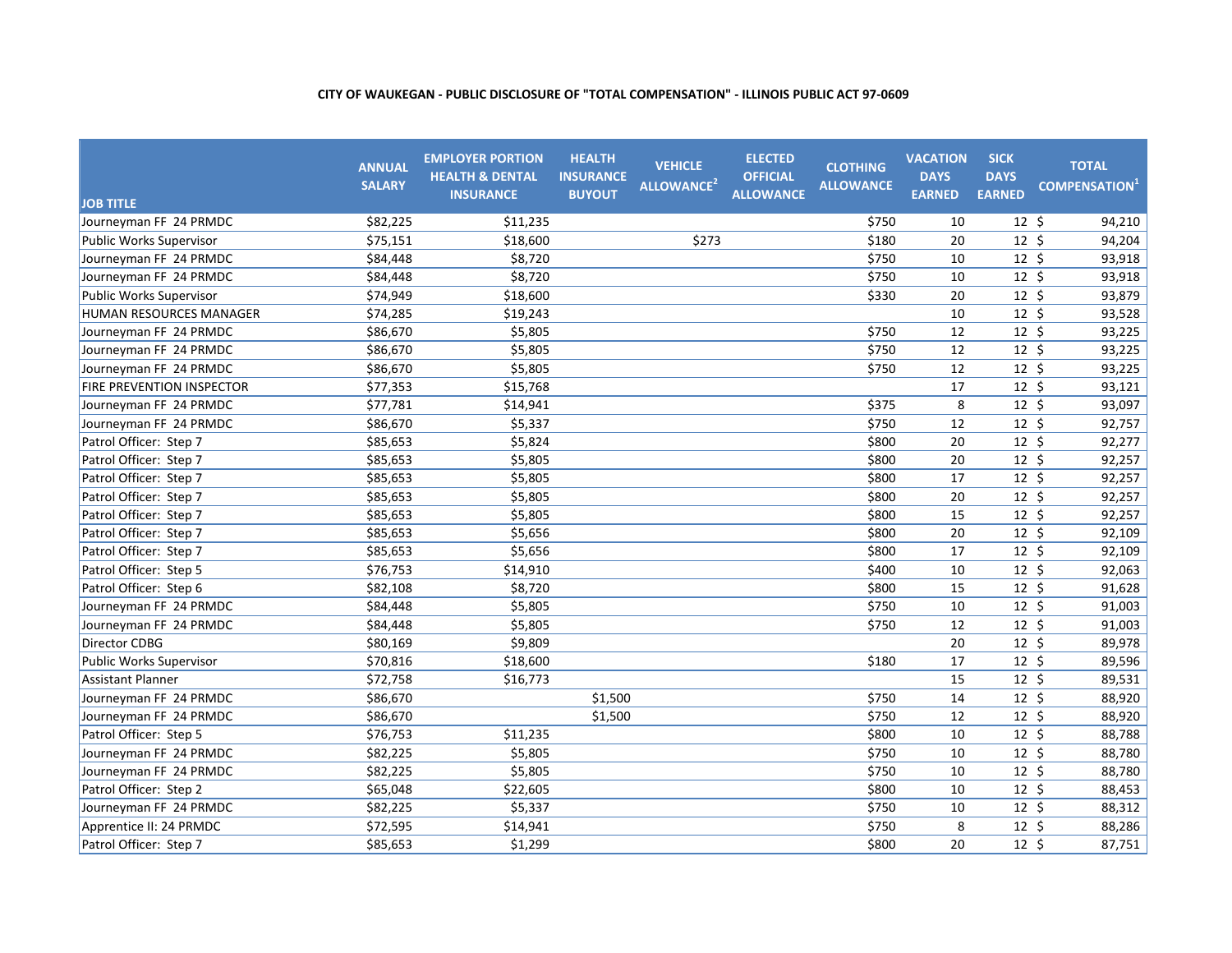| <b>JOB TITLE</b>                                | <b>ANNUAL</b><br><b>SALARY</b> | <b>EMPLOYER PORTION</b><br><b>HEALTH &amp; DENTAL</b><br><b>INSURANCE</b> | <b>HEALTH</b><br><b>INSURANCE</b><br><b>BUYOUT</b> | <b>VEHICLE</b><br>ALLOWANCE <sup>2</sup> | <b>ELECTED</b><br><b>OFFICIAL</b><br><b>ALLOWANCE</b> | <b>CLOTHING</b><br><b>ALLOWANCE</b> | <b>VACATION</b><br><b>DAYS</b><br><b>EARNED</b> | <b>SICK</b><br><b>DAYS</b><br><b>EARNED</b> | <b>TOTAL</b><br><b>COMPENSATION</b> |
|-------------------------------------------------|--------------------------------|---------------------------------------------------------------------------|----------------------------------------------------|------------------------------------------|-------------------------------------------------------|-------------------------------------|-------------------------------------------------|---------------------------------------------|-------------------------------------|
| Patrol Officer: Step 7                          | \$85,653                       | \$1,299                                                                   |                                                    |                                          |                                                       | \$800                               | 15                                              | $12 \; \text{S}$                            | 87,751                              |
| Patrol Officer: Step 7                          | \$85,653                       | \$1,299                                                                   |                                                    |                                          |                                                       | \$800                               | 15                                              | $12 \; \text{S}$                            | 87,751                              |
| <b>Executive Secretary</b>                      | \$62,258                       | \$25,431                                                                  |                                                    |                                          |                                                       |                                     | 20                                              | $12 \; \text{S}$                            | 87,689                              |
| Journeyman FF 24 PRMDC                          | \$77,781                       | \$8,720                                                                   |                                                    |                                          |                                                       | \$750                               | 8                                               | $12 \; \text{S}$                            | 87,251                              |
| Patrol Officer: Step 7                          | \$85,653                       | \$559                                                                     |                                                    |                                          |                                                       | \$800                               | 17                                              | 12 <sup>5</sup>                             | 87,012                              |
| Patrol Officer: Step 7                          | \$85,653                       | \$559                                                                     |                                                    |                                          |                                                       | \$800                               | 15                                              | $12 \; \text{S}$                            | 87,012                              |
| Journeyman FF 24 PRMDC                          | \$77,781                       | \$8,720                                                                   |                                                    |                                          |                                                       | \$375                               | 8                                               | $12 \; \text{S}$                            | 86,876                              |
| Journeyman FF 24 PRMDC                          | \$84,448                       |                                                                           | \$1,500                                            |                                          |                                                       | \$750                               | 10                                              | $12 \div$                                   | 86,698                              |
| Journeyman FF 24 PRMDC                          | \$84,448                       |                                                                           | \$1,500                                            |                                          |                                                       | \$750                               | 12                                              | $12 \;$ \$                                  | 86,698                              |
| Journeyman FF 24 PRMDC                          | \$84,448                       |                                                                           | \$1,500                                            |                                          |                                                       | \$750                               | 10                                              | $12 \; \text{S}$                            | 86,698                              |
| <b>Public Works Supervisor</b>                  | \$67,582                       | \$18,600                                                                  |                                                    |                                          |                                                       | \$330                               | 20                                              | $12 \; \text{S}$                            | 86,512                              |
| Journeyman FF 24 PRMDC                          | \$77,781                       | \$8,720                                                                   |                                                    |                                          |                                                       |                                     | 8                                               | 12 <sup>5</sup>                             | 86,501                              |
| Patrol Officer: Step 7                          | \$85,653                       |                                                                           |                                                    |                                          |                                                       | \$800                               | 20                                              | $12 \; \text{S}$                            | 86,453                              |
| Patrol Officer: Step 7                          | \$85,653                       |                                                                           |                                                    |                                          |                                                       | \$800                               | 20                                              | $12 \; \text{S}$                            | 86,453                              |
| Patrol Officer: Step 7                          | \$85,653                       |                                                                           |                                                    |                                          |                                                       | \$800                               | 20                                              | $12 \; \text{S}$                            | 86,453                              |
| Patrol Officer: Step 7                          | \$85,653                       |                                                                           |                                                    |                                          |                                                       | \$800                               | 20                                              | $12 \; \text{S}$                            | 86,453                              |
| Patrol Officer: Step 7                          | \$85,653                       |                                                                           |                                                    |                                          |                                                       | \$800                               | 20                                              | $12 \; \text{S}$                            | 86,453                              |
| Patrol Officer: Step 7                          | \$85,653                       |                                                                           |                                                    |                                          |                                                       | \$800                               | 20                                              | $12 \; \text{S}$                            | 86,453                              |
| Patrol Officer: Step 7                          | \$85,653                       |                                                                           |                                                    |                                          |                                                       | \$800                               | 17                                              | $12 \; \text{S}$                            | 86,453                              |
| Patrol Officer: Step 7                          | \$85,653                       |                                                                           |                                                    |                                          |                                                       | \$800                               | 17                                              | $12 \; \text{S}$                            | 86,453                              |
| Patrol Officer: Step 5                          | \$76,753                       | \$8,720                                                                   |                                                    |                                          |                                                       | \$800                               | 10                                              | $12 \div$                                   | 86,273                              |
| Journeyman FF 24 PRMDC                          | \$77,781                       | \$7,648                                                                   |                                                    |                                          |                                                       | \$375                               | 8                                               | $12 \;$ \$                                  | 85,804                              |
| D/P Systems Operator                            | \$68,217                       | \$16,954                                                                  | \$500                                              |                                          |                                                       |                                     | 20                                              | $12 \; \text{S}$                            | 85,670                              |
| <b>Back Flow Coordinator</b>                    | \$66,673                       | \$18,600                                                                  |                                                    |                                          |                                                       | \$180                               | 20                                              | $12 \; \text{S}$                            | 85,453                              |
| PW SUPERINTENDENT                               | \$83,232                       |                                                                           | \$1,500                                            |                                          |                                                       |                                     | 15                                              | $12 \; \text{S}$                            | 84,732                              |
| <b>Communication &amp; Utilities Technician</b> | \$67,570                       | \$16,809                                                                  |                                                    |                                          |                                                       | \$180                               | 17                                              | $12 \; \text{S}$                            | 84,559                              |
| Journeyman FF 24 PRMDC                          | \$77,781                       | \$5,805                                                                   |                                                    |                                          |                                                       | \$750                               | 8                                               | $12 \; \text{S}$                            | 84,336                              |
| Public Works Supervisor                         | \$65,423                       | \$18,600                                                                  |                                                    |                                          |                                                       | \$180                               | 17                                              | $12 \; \text{S}$                            | 84,203                              |
| Journeyman FF 24 PRMDC                          | \$77,781                       | \$5,805                                                                   |                                                    |                                          |                                                       | \$375                               | 8                                               | $12 \; \text{S}$                            | 83,961                              |
| Public Works Supervisor                         | \$76,401                       | \$7,080                                                                   |                                                    |                                          |                                                       | \$180                               | 20                                              | $12 \; \text{S}$                            | 83,661                              |
| Maintenance Worker 3: Off Probation             | \$60,607                       | \$22,605                                                                  |                                                    |                                          |                                                       | \$180                               | 20                                              | $12 \; \text{S}$                            | 83,392                              |
| Maintenance Worker 3: Off Probation             | \$60,257                       | \$22,605                                                                  |                                                    |                                          |                                                       | \$180                               | 20                                              | $12 \; \text{S}$                            | 83,042                              |
| Patrol Officer: Step 2                          | \$65,048                       | \$17,105                                                                  |                                                    |                                          |                                                       | \$800                               | 10                                              | $12 \; \text{S}$                            | 82,953                              |
| Patrol Officer: Step 5                          | \$76,753                       | \$5,337                                                                   |                                                    |                                          |                                                       | \$800                               | 10                                              | $12 \; \text{S}$                            | 82,891                              |
| Plat Administrator                              | \$72,758                       | \$9,809                                                                   |                                                    |                                          |                                                       |                                     | 17                                              | $12 \; \text{S}$                            | 82,567                              |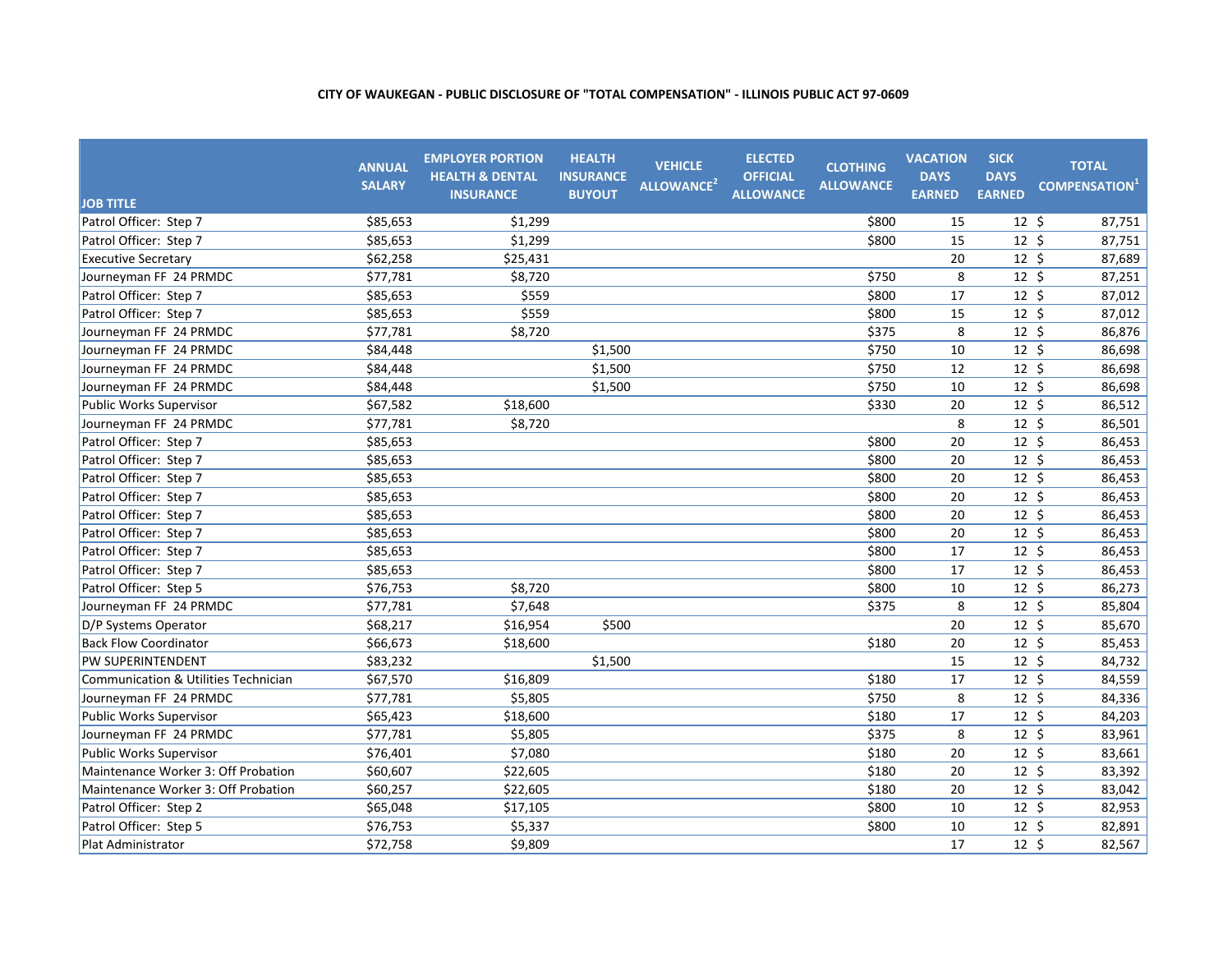| <b>JOB TITLE</b>                     | <b>ANNUAL</b><br><b>SALARY</b> | <b>EMPLOYER PORTION</b><br><b>HEALTH &amp; DENTAL</b><br><b>INSURANCE</b> | <b>HEALTH</b><br><b>INSURANCE</b><br><b>BUYOUT</b> | <b>VEHICLE</b><br>ALLOWANCE <sup>2</sup> | <b>ELECTED</b><br><b>OFFICIAL</b><br><b>ALLOWANCE</b> | <b>CLOTHING</b><br><b>ALLOWANCE</b> | <b>VACATION</b><br><b>DAYS</b><br><b>EARNED</b> | <b>SICK</b><br><b>DAYS</b><br><b>EARNED</b> | <b>TOTAL</b><br><b>COMPENSATION</b> <sup>+</sup> |
|--------------------------------------|--------------------------------|---------------------------------------------------------------------------|----------------------------------------------------|------------------------------------------|-------------------------------------------------------|-------------------------------------|-------------------------------------------------|---------------------------------------------|--------------------------------------------------|
| Patrol Officer: Step 2               | \$65,048                       | \$15,768                                                                  |                                                    |                                          |                                                       | \$800                               | 10                                              | $12 \; \text{S}$                            | 81,616                                           |
| <b>Telecommunications Supervisor</b> | \$67,149                       | \$12,606                                                                  |                                                    |                                          |                                                       |                                     | 20                                              | $12 \; \text{S}$                            | 79,755                                           |
| Journeyman FF 24 PRMDC               | \$77,781                       |                                                                           | \$1,500                                            |                                          |                                                       | \$375                               | 8                                               | 12 <sup>5</sup>                             | 79,656                                           |
| <b>Building Inspector</b>            | \$70,662                       | \$8,720                                                                   |                                                    |                                          |                                                       |                                     | 20                                              | $12 \; \text{S}$                            | 79,381                                           |
| Plumbing Inspector                   | \$70,162                       | \$8,999                                                                   |                                                    |                                          |                                                       |                                     | 15                                              | $12 \; \text{S}$                            | 79,161                                           |
| Journeyman FF 24 PRMDC               | \$77,781                       |                                                                           | \$1,000                                            |                                          |                                                       | \$375                               | 8                                               | $12 \; \text{S}$                            | 79,156                                           |
| <b>Executive Secretary</b>           | \$58,839                       | \$19,243                                                                  |                                                    |                                          |                                                       |                                     | 20                                              | $12 \;$ \$                                  | 78,082                                           |
| Maintenance Worker 2: Off Probation  | \$55,144                       | \$22,605                                                                  |                                                    |                                          |                                                       | \$330                               | 20                                              | $12 \;$ \$                                  | 78,080                                           |
| Maintenance Worker 2: Off Probation  | \$54,694                       | \$22,605                                                                  |                                                    |                                          |                                                       | \$680                               | 20                                              | $12 \;$ \$                                  | 77,980                                           |
| Patrol Officer: Step 2               | \$65,048                       | \$11,205                                                                  |                                                    |                                          |                                                       | \$800                               | 10                                              | $12 \; \xi$                                 | 77,053                                           |
| D/P Systems Operator                 | \$66,899                       | \$9,809                                                                   |                                                    |                                          |                                                       |                                     | 20                                              | $12 \; \text{S}$                            | 76,708                                           |
| Deputy City Clerk                    | \$59,687                       | \$16,773                                                                  |                                                    |                                          |                                                       | \$180                               | 15                                              | 12 <sup>5</sup>                             | 76,640                                           |
| Maintenance Worker 3: Off Probation  | \$60,257                       | \$15,768                                                                  |                                                    |                                          |                                                       | \$180                               | 20                                              | $12 \; \text{S}$                            | 76,205                                           |
| Maintenance Worker 3: Off Probation  | \$60,257                       | \$14,910                                                                  |                                                    |                                          |                                                       | \$180                               | 20                                              | 12 <sup>5</sup>                             | 75,347                                           |
| Maintenance Worker 3: Off Probation  | \$59,007                       | \$14,910                                                                  |                                                    |                                          |                                                       | \$680                               | 15                                              | $12 \; \text{S}$                            | 74,597                                           |
| Maintenance Worker 3: Off Probation  | \$59,457                       | \$14,941                                                                  |                                                    |                                          |                                                       | \$180                               | 20                                              | $12 \cdot 5$                                | 74,578                                           |
| Patrol Officer: Step 2               | \$65,048                       | \$8,720                                                                   |                                                    |                                          |                                                       | \$800                               | 10                                              | $12 \; \text{S}$                            | 74,568                                           |
| Patrol Officer: Step 2               | \$65,048                       | \$8,720                                                                   |                                                    |                                          |                                                       | \$800                               | 10                                              | 12 <sup>5</sup>                             | 74,568                                           |
| Patrol Officer: Step 2               | \$65,048                       | \$8,720                                                                   |                                                    |                                          |                                                       | \$800                               | 10                                              | $12 \; \text{S}$                            | 74,568                                           |
| PAYROLL COORDINATOR                  | \$54,974                       | \$19,243                                                                  |                                                    |                                          |                                                       |                                     | 20                                              | $12 \; \text{S}$                            | 74,217                                           |
| PROPERTY EVIDENCE MANAGER            | \$57,324                       | \$16,773                                                                  |                                                    |                                          |                                                       |                                     | 15                                              | $12 \;$ \$                                  | 74,097                                           |
| POLICE RECORDS SUPERVISOR            | \$67,149                       | \$6,530                                                                   |                                                    |                                          |                                                       |                                     | 20                                              | $12 \;$ \$                                  | 73,679                                           |
| Patrol Officer: Step 1               | \$55,958                       | \$17,105                                                                  |                                                    |                                          |                                                       | \$400                               | 10                                              | $12 \; \text{S}$                            | 73,463                                           |
| <b>Office Supervisor</b>             | \$53,896                       | \$19,243                                                                  |                                                    |                                          |                                                       |                                     | 17                                              | $12 \; \text{S}$                            | 73,140                                           |
| Maintenance Worker 1: Off Probation  | \$50,299                       | \$22,605                                                                  |                                                    |                                          |                                                       | \$180                               | 17                                              | $12 \; \text{S}$                            | 73,084                                           |
| PROPERTY EVIDENCE MANAGER            | \$56.224                       | \$16,773                                                                  |                                                    |                                          |                                                       |                                     | 20                                              | $12 \; \text{S}$                            | 72,997                                           |
| Maintenance Worker 2: Off Probation  | \$54,694                       | \$17,105                                                                  |                                                    |                                          |                                                       | \$680                               | 17                                              | 12 <sup>5</sup>                             | 72,479                                           |
| Maintenance Worker 2: Off Probation  | \$55,144                       | \$17,105                                                                  |                                                    |                                          |                                                       | \$180                               | 20                                              | $12 \; \text{S}$                            | 72,429                                           |
| Maintenance Worker 2: Off Probation  | \$55,144                       | \$17,105                                                                  |                                                    |                                          |                                                       | \$180                               | 20                                              | $12 \; \text{S}$                            | 72,429                                           |
| Maintenance Worker 2: Off Probation  | \$54,694                       | \$17,105                                                                  |                                                    |                                          |                                                       | \$180                               | 17                                              | $12 \; \text{S}$                            | 71,979                                           |
| Maintenance Worker 3: Off Probation  | \$59,857                       | \$11,235                                                                  |                                                    |                                          |                                                       | \$680                               | 20                                              | $12 \text{ } 5$                             | 71,772                                           |
| Maintenance Worker 2: Off Probation  | \$55,144                       | \$16,278                                                                  |                                                    |                                          |                                                       | \$330                               | 20                                              | $12 \; \text{S}$                            | 71,753                                           |
| Patrol Officer: Step 2               | \$65,048                       | \$5,337                                                                   |                                                    |                                          |                                                       | \$800                               | 10                                              | $12 \; \text{S}$                            | 71,185                                           |
| Patrol Officer: Step 2               | \$65,048                       | \$5,337                                                                   |                                                    |                                          |                                                       | \$800                               | 10                                              | $12 \; \text{S}$                            | 71,185                                           |
| Patrol Officer: Step 2               | \$65,048                       | \$5,337                                                                   |                                                    |                                          |                                                       | \$800                               | 10                                              | $12 \; \text{S}$                            | 71,185                                           |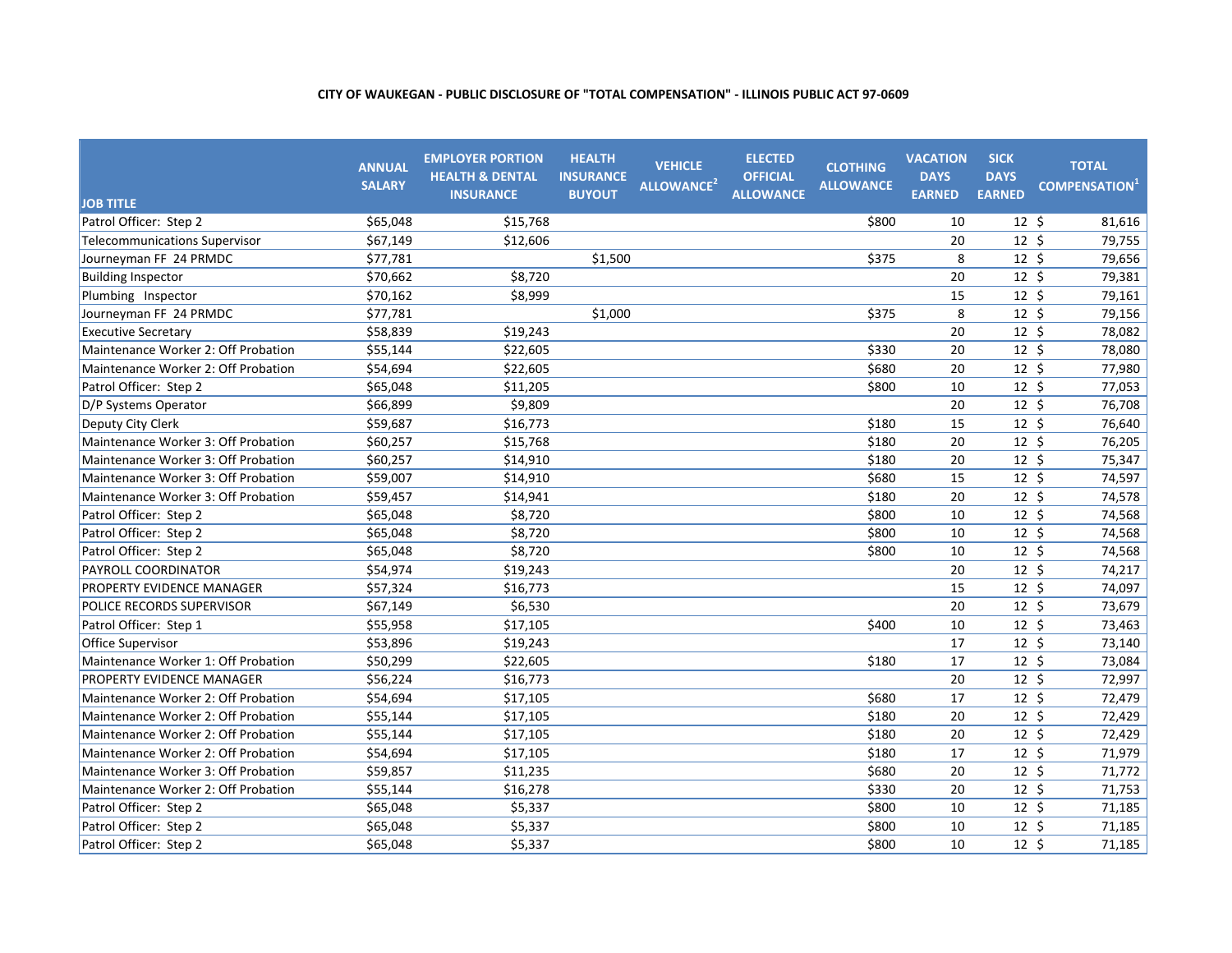| <b>JOB TITLE</b>                      | <b>ANNUAL</b><br><b>SALARY</b> | <b>EMPLOYER PORTION</b><br><b>HEALTH &amp; DENTAL</b><br><b>INSURANCE</b> | <b>HEALTH</b><br><b>INSURANCE</b><br><b>BUYOUT</b> | <b>VEHICLE</b><br>ALLOWANCE <sup>2</sup> | <b>ELECTED</b><br><b>OFFICIAL</b><br><b>ALLOWANCE</b> | <b>CLOTHING</b><br><b>ALLOWANCE</b> | <b>VACATION</b><br><b>DAYS</b><br><b>EARNED</b> | <b>SICK</b><br><b>DAYS</b><br><b>EARNED</b> | <b>TOTAL</b><br><b>COMPENSATION</b> |
|---------------------------------------|--------------------------------|---------------------------------------------------------------------------|----------------------------------------------------|------------------------------------------|-------------------------------------------------------|-------------------------------------|-------------------------------------------------|---------------------------------------------|-------------------------------------|
| Maintenance Worker 2: Off Probation   | \$55,144                       | \$15,768                                                                  |                                                    |                                          |                                                       | \$180                               | 20                                              | 12 <sup>5</sup>                             | 71,092                              |
| Telecommunicator II                   | \$53,907                       | \$17,105                                                                  |                                                    |                                          |                                                       |                                     | 17                                              | $12 \text{ } 5$                             | 71,012                              |
| <b>Staff Accountant</b>               | \$54,060                       | \$16,773                                                                  |                                                    |                                          |                                                       |                                     | 10                                              | $12 \; \text{S}$                            | 70,833                              |
| Telecommunications Supervisor         | \$60,687                       | \$9,809                                                                   |                                                    |                                          |                                                       |                                     | 20                                              | 12 <sup>5</sup>                             | 70,496                              |
| Maintenance Worker 3: Off Probation   | \$59,857                       | \$10,216                                                                  |                                                    |                                          |                                                       | \$330                               | 20                                              | $12 \cdot 5$                                | 70,403                              |
| Maintenance Worker 2: Off Probation   | \$55,144                       | \$14,941                                                                  |                                                    |                                          |                                                       | \$180                               | 20                                              | $12 \; \text{S}$                            | 70,266                              |
| Maintenance Worker 2: Off Probation   | \$54,694                       | \$14,910                                                                  |                                                    |                                          |                                                       | \$180                               | 17                                              | $12 \; \text{S}$                            | 69,784                              |
| Maintenance Worker 3: Off Probation   | \$60,257                       | \$8,720                                                                   |                                                    |                                          |                                                       | \$180                               | 20                                              | $12 \;$ \$                                  | 69,157                              |
| Maintenance Worker 3: Off Probation   | \$60,257                       | \$8,720                                                                   |                                                    |                                          |                                                       | \$180                               | 20                                              | $12 \; \text{S}$                            | 69,157                              |
| <b>Executive Secretary</b>            | \$59,339                       | \$9,809                                                                   |                                                    |                                          |                                                       |                                     | 20                                              | $12 \; \text{S}$                            | 69,148                              |
| Patrol Officer: Step 2                | \$66,996                       | \$1,299                                                                   |                                                    |                                          |                                                       | \$800                               | 10                                              | 12 <sup>5</sup>                             | 69,095                              |
| Code Enforcement Officer & Supervisor | \$59,016                       | \$9,809                                                                   |                                                    | \$128                                    |                                                       |                                     | 20                                              | $12 \; \text{S}$                            | 68,953                              |
| Laboratory Supervisor                 | \$62,098                       | \$6,530                                                                   |                                                    |                                          |                                                       | \$180                               | 10                                              | $12 \cdot 5$                                | 68,808                              |
| Maintenance Worker 3: Off Probation   | \$59,857                       | \$8,720                                                                   |                                                    |                                          |                                                       | \$180                               | 20                                              | $12 \; \text{S}$                            | 68,757                              |
| <b>Telecommunicator III</b>           | \$59,869                       | \$8,720                                                                   |                                                    |                                          |                                                       |                                     | 20                                              | $12 \cdot 5$                                | 68,589                              |
| <b>Administrative Assistant</b>       | \$59,726                       | \$8,720                                                                   |                                                    |                                          |                                                       |                                     | 20                                              | $12 \; \text{S}$                            | 68,445                              |
| Patrol Officer: Step 2                | \$66,996                       | \$280                                                                     |                                                    |                                          |                                                       | \$800                               | 10                                              | $12 \text{ } 5$                             | 68,076                              |
| Maintenance Worker 1: Off Probation   | \$50,299                       | \$17,105                                                                  |                                                    |                                          |                                                       | \$330                               | 17                                              | $12 \; \text{S}$                            | 67,734                              |
| Maintenance Worker 1: Off Probation   | \$50,299                       | \$17,105                                                                  |                                                    |                                          |                                                       | \$330                               | 17                                              | $12 \; \text{S}$                            | 67,734                              |
| Maintenance Worker 1: Off Probation   | \$50,299                       | \$17,105                                                                  |                                                    |                                          |                                                       | \$330                               | 17                                              | $12 \; \text{S}$                            | 67,734                              |
| Maintenance Worker 1: Off Probation   | \$50,299                       | \$17,105                                                                  |                                                    |                                          |                                                       | \$180                               | 17                                              | $12 \;$ \$                                  | 67,584                              |
| Maintenance Worker 1: Off Probation   | \$50,299                       | \$17,105                                                                  |                                                    |                                          |                                                       | \$180                               | 17                                              | $12 \;$ \$                                  | 67,584                              |
| Telecommunicator I                    | \$50,441                       | \$17,105                                                                  |                                                    |                                          |                                                       |                                     | 17                                              | $12 \; \text{S}$                            | 67,546                              |
| Apprentice Rec 24 PRMDC               | \$58,521                       | \$8,720                                                                   |                                                    |                                          |                                                       |                                     | 8                                               | $12 \; \text{S}$                            | 67,241                              |
| <b>Telecommunicator III</b>           | \$50,926                       | \$16,278                                                                  |                                                    |                                          |                                                       |                                     | 15                                              | 12 <sup>5</sup>                             | 67,205                              |
| Apprentice Rec 24 PRMDC               | \$58,521                       | \$8,571                                                                   |                                                    |                                          |                                                       |                                     | 8                                               | $12 \; \text{S}$                            | 67,092                              |
| <b>Telecommunicator III</b>           | \$55,740                       | \$11,235                                                                  |                                                    |                                          |                                                       |                                     | 17                                              | $12 \; \text{S}$                            | 66,974                              |
| Maintenance Worker 1: Off Probation   | \$50,299                       | \$16,278                                                                  |                                                    |                                          |                                                       | \$330                               | 17                                              | $12 \; \text{S}$                            | 66,908                              |
| Maintenance Worker 1: Off Probation   | \$50,299                       | \$16,278                                                                  |                                                    |                                          |                                                       | \$180                               | 17                                              | $12 \cdot 5$                                | 66,758                              |
| Maintenance Worker 1: Off Probation   | \$50,749                       | \$15,768                                                                  |                                                    |                                          |                                                       | \$180                               | 20                                              | $12 \; \text{S}$                            | 66,697                              |
| Maintenance Worker 3: Off Probation   | \$60,257                       | \$5,805                                                                   |                                                    |                                          |                                                       | \$180                               | 20                                              | $12 \text{ } 5$                             | 66,242                              |
| Maintenance Worker 2: Off Probation   | \$55,144                       | \$10,908                                                                  |                                                    |                                          |                                                       | \$180                               | 20                                              | $12 \text{ } 5$                             | 66,233                              |
| Maintenance Worker 2: Off Probation   | \$54,694                       | \$11,205                                                                  |                                                    |                                          |                                                       | \$180                               | 17                                              | $12 \; \text{S}$                            | 66,080                              |
| Maintenance Worker 2: Off Probation   | \$55,144                       | \$10,305                                                                  |                                                    |                                          |                                                       | \$180                               | 20                                              | $12 \cdot 5$                                | 65,629                              |
| Administrative Assistant              | \$56,893                       | \$8,720                                                                   |                                                    |                                          |                                                       |                                     | 20                                              | $12 \; \text{S}$                            | 65,613                              |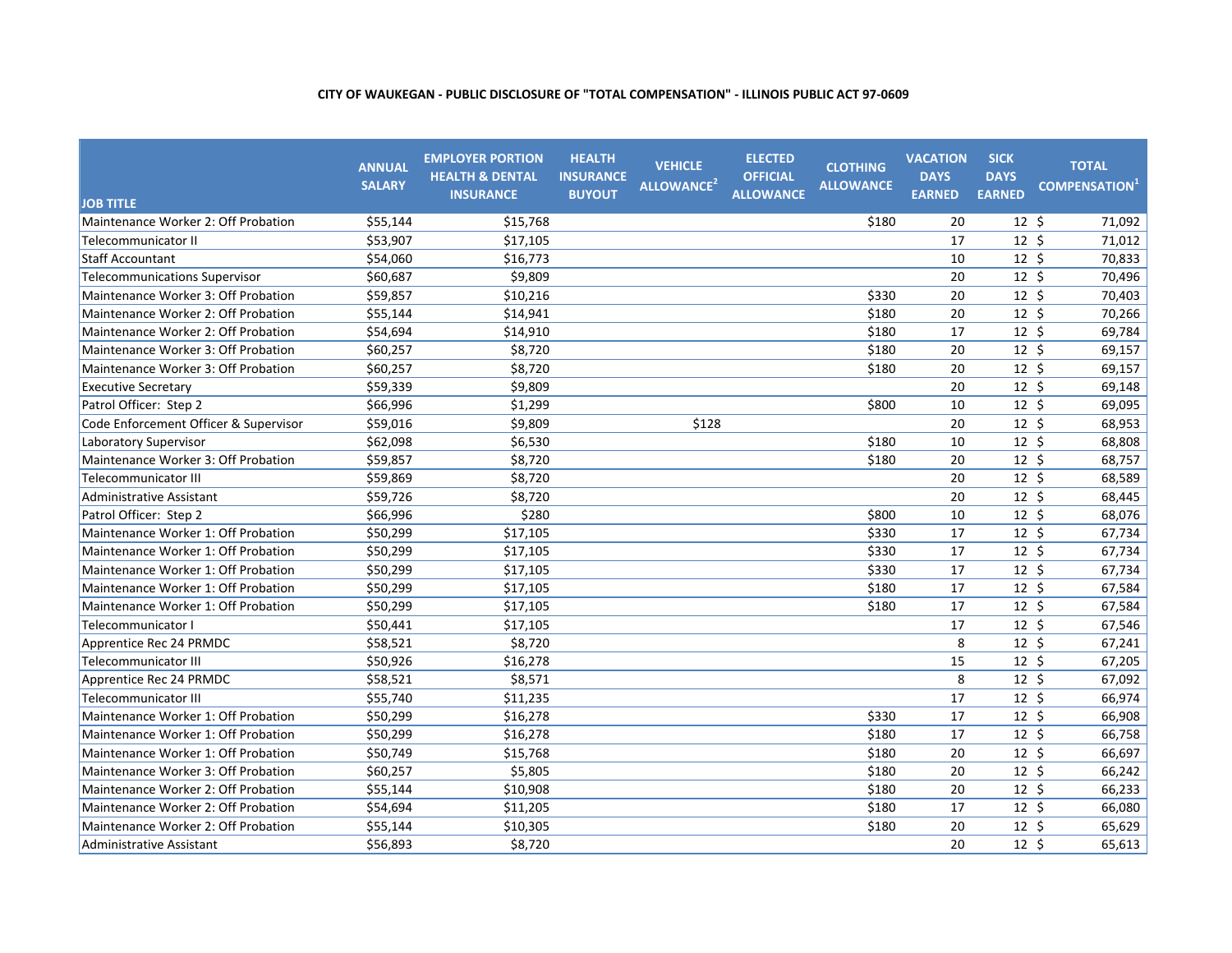| <b>JOB TITLE</b>                     | <b>ANNUAL</b><br><b>SALARY</b> | <b>EMPLOYER PORTION</b><br><b>HEALTH &amp; DENTAL</b><br><b>INSURANCE</b> | <b>HEALTH</b><br><b>INSURANCE</b><br><b>BUYOUT</b> | <b>VEHICLE</b><br>ALLOWANCE <sup>2</sup> | <b>ELECTED</b><br><b>OFFICIAL</b><br><b>ALLOWANCE</b> | <b>CLOTHING</b><br><b>ALLOWANCE</b> | <b>VACATION</b><br><b>DAYS</b><br><b>EARNED</b> | <b>SICK</b><br><b>DAYS</b><br><b>EARNED</b> | <b>TOTAL</b><br><b>COMPENSATION</b> <sup>+</sup> |
|--------------------------------------|--------------------------------|---------------------------------------------------------------------------|----------------------------------------------------|------------------------------------------|-------------------------------------------------------|-------------------------------------|-------------------------------------------------|---------------------------------------------|--------------------------------------------------|
| Maintenance Worker 2: Off Probation  | \$54,694                       | \$10,515                                                                  |                                                    |                                          |                                                       | \$330                               | 17                                              | 12 <sup>5</sup>                             | 65,539                                           |
| Maintenance Worker 3: Off Probation  | \$59,007                       | \$5,656                                                                   |                                                    |                                          |                                                       | \$680                               | 17                                              | $12 \; \text{S}$                            | 65,343                                           |
| Laborer III: Off Probation           | \$47,870                       | \$17,105                                                                  |                                                    |                                          |                                                       | \$180                               | 17                                              | $12 \; \text{S}$                            | 65,155                                           |
| <b>Administrative Assistant</b>      | \$49,931                       | \$14,910                                                                  |                                                    |                                          |                                                       |                                     | 20                                              | $12 \; \text{S}$                            | 64,841                                           |
| Maintenance Worker 2: Off Probation  | \$55,544                       | \$8,720                                                                   |                                                    |                                          |                                                       | \$180                               | 20                                              | 12 <sup>5</sup>                             | 64,444                                           |
| Apprentice Rec 24 PRMDC              | \$58,521                       | \$5,805                                                                   |                                                    |                                          |                                                       |                                     | 8                                               | $12 \; \text{S}$                            | 64,326                                           |
| COMPLIANCE COORDINATOR               | \$58,339                       | \$5,837                                                                   |                                                    |                                          |                                                       |                                     | 17                                              | $12 \;$ \$                                  | 64,176                                           |
| <b>GIS ANALYST</b>                   | \$54,060                       | \$9,809                                                                   |                                                    |                                          |                                                       | \$180                               | 10                                              | $12 \; \text{S}$                            | 64,049                                           |
| Maintenance Worker 2: Off Probation  | \$55,144                       | \$8,720                                                                   |                                                    |                                          |                                                       | \$180                               | 20                                              | $12 \; \text{S}$                            | 64,044                                           |
| Apprentice Rec 24 PRMDC              | \$58,521                       | \$5,337                                                                   |                                                    |                                          |                                                       |                                     | 8                                               | $12 \; \text{S}$                            | 63,858                                           |
| Maintenance Worker 2: Off Probation  | \$54,694                       | \$8,720                                                                   |                                                    |                                          |                                                       | \$180                               | 20                                              | $12 \; \text{S}$                            | 63,594                                           |
| Maintenance Worker 2: Off Probation  | \$54.694                       | \$8,720                                                                   |                                                    |                                          |                                                       | \$180                               | 15                                              | $12 \; \text{S}$                            | 63,594                                           |
| ANIMAL CONTROL COORDINATOR           | \$56,074                       | \$6,530                                                                   |                                                    |                                          |                                                       | \$330                               | 15                                              | $12 \; \text{S}$                            | 62,934                                           |
| Laborer III: Off Probation           | \$47,870                       | \$14,790                                                                  |                                                    |                                          |                                                       | \$180                               | 15                                              | $12 \; \text{S}$                            | 62,840                                           |
| Patrol Officer: Step 1               | \$55,958                       | \$5,805                                                                   |                                                    |                                          |                                                       | \$400                               | 10                                              | $12 \cdot 5$                                | 62,163                                           |
| Police Auxiliary III                 | \$50,899                       | \$10,908                                                                  |                                                    |                                          |                                                       | \$330                               | 20                                              | $12 \; \text{S}$                            | 62,137                                           |
| Patrol Officer: Step 1               | \$55,958                       | \$5,337                                                                   |                                                    |                                          |                                                       | \$400                               | 10                                              | 12 <sup>5</sup>                             | 61,696                                           |
| Code Enforcement Officer II          | \$52,375                       | \$8,720                                                                   | \$500                                              |                                          |                                                       |                                     | 15                                              | $12 \; \text{S}$                            | 61,594                                           |
| <b>Administrative Assistant</b>      | \$55,783                       | \$5,805                                                                   |                                                    |                                          |                                                       |                                     | 17                                              | $12 \; \text{S}$                            | 61,588                                           |
| Police Auxiliary III                 | \$50,899                       | \$10,305                                                                  |                                                    |                                          |                                                       | \$330                               | 20                                              | $12 \;$ \$                                  | 61,533                                           |
| Maintenance Worker 1: Off Probation  | \$50,299                       | \$10,908                                                                  |                                                    |                                          |                                                       | \$180                               | 17                                              | $12 \; \text{S}$                            | 61,388                                           |
| Maintenance Worker 1: Off Probation  | \$50,749                       | \$10,370                                                                  |                                                    |                                          |                                                       | \$180                               | 20                                              | $12 \; \text{S}$                            | 61,300                                           |
| Code Enforcement Officer II          | \$52,375                       | \$8,720                                                                   |                                                    | \$134                                    |                                                       |                                     | 15                                              | $12 \; \text{S}$                            | 61,229                                           |
| Maintenance Worker 2: Off Probation  | \$54,694                       | \$5,337                                                                   |                                                    |                                          |                                                       | \$680                               | 17                                              | $12 \; \text{S}$                            | 60,712                                           |
| Maintenance Worker 2: Off Probation  | \$54,694                       | \$5,337                                                                   |                                                    |                                          |                                                       | \$680                               | 15                                              | $12 \; \text{S}$                            | 60,712                                           |
| Telecommunicator I                   | \$50,191                       | \$10,515                                                                  |                                                    |                                          |                                                       |                                     | 17                                              | $12 \; \text{S}$                            | 60,706                                           |
| <b>Telecommunications Supervisor</b> | \$54,060                       | \$6,530                                                                   |                                                    |                                          |                                                       |                                     | 17                                              | $12 \; \text{S}$                            | 60,590                                           |
| Deputy City Clerk                    | \$54,060                       | \$6,530                                                                   |                                                    |                                          |                                                       |                                     | 10                                              | $12 \; \text{S}$                            | 60,590                                           |
| Maintenance Worker 1: Off Probation  | \$50,299                       | \$10,008                                                                  |                                                    |                                          |                                                       | \$180                               | 15                                              | $12 \text{ }$                               | 60,487                                           |
| Maintenance Worker 3: Off Probation  | \$60,257                       |                                                                           |                                                    |                                          |                                                       | \$180                               | 20                                              | $12 \; \text{S}$                            | 60,437                                           |
| Apprentice Rec 24 PRMDC              | \$58,521                       |                                                                           | \$1,500                                            |                                          |                                                       |                                     | 8                                               | $12 \; \text{S}$                            | 60,021                                           |
| <b>Rehabilitation Coord</b>          | \$52,840                       | \$6,530                                                                   | \$500                                              |                                          |                                                       |                                     | 10                                              | $12 \; \text{S}$                            | 59,869                                           |
| Code Enforcement Officer II          | \$53,947                       | \$5,058                                                                   | \$500                                              | \$137                                    |                                                       |                                     | 17                                              | $12 \; \text{S}$                            | 59,641                                           |
| <b>Telecommunicator II</b>           | \$53,907                       | \$5,656                                                                   |                                                    |                                          |                                                       |                                     | 17                                              | $12 \; \text{S}$                            | 59,563                                           |
| <b>Clerical Technician II</b>        | \$44,567                       | \$14,910                                                                  |                                                    |                                          |                                                       |                                     | 20                                              | $12 \; \text{S}$                            | 59,476                                           |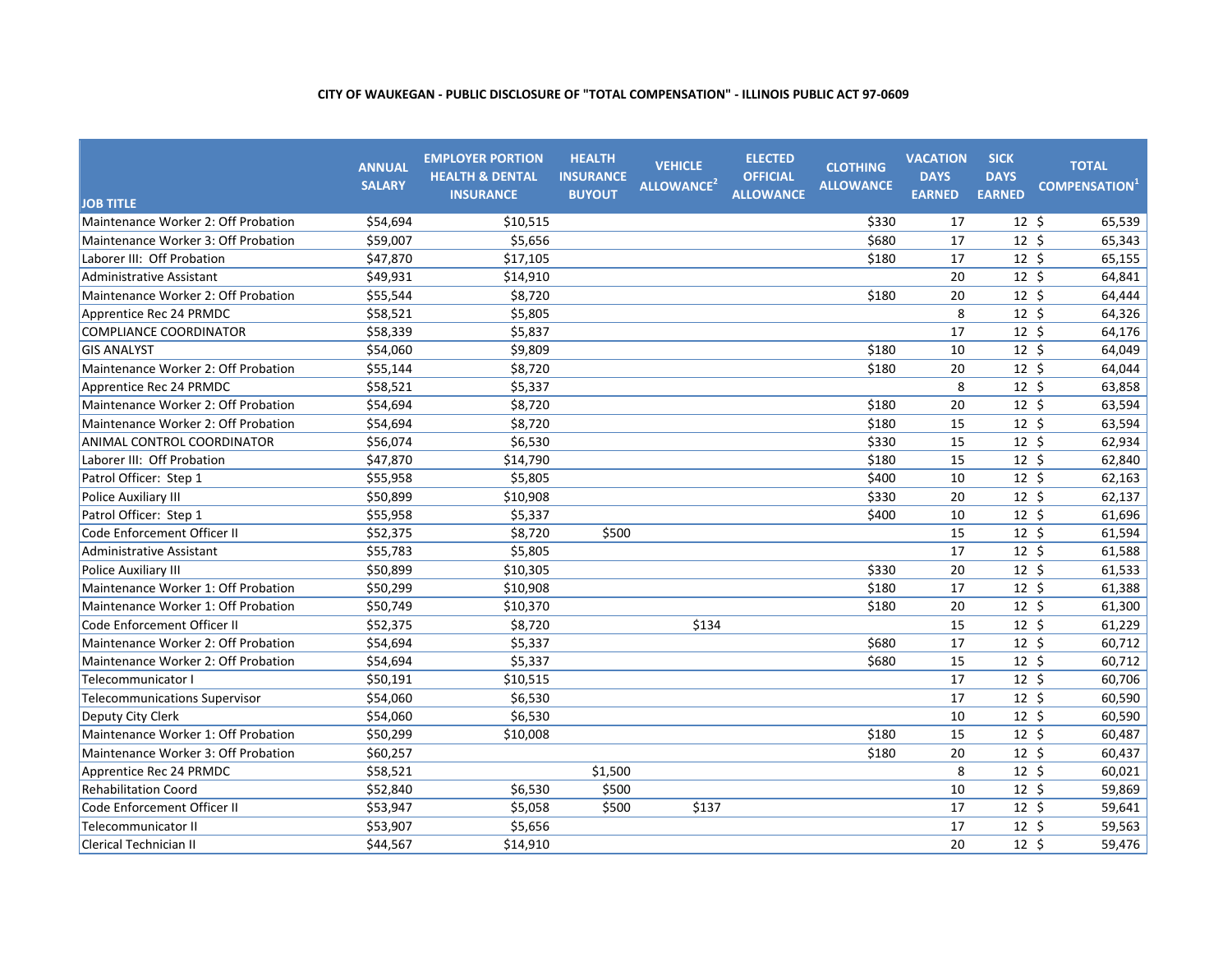| <b>JOB TITLE</b>                    | <b>ANNUAL</b><br><b>SALARY</b> | <b>EMPLOYER PORTION</b><br><b>HEALTH &amp; DENTAL</b><br><b>INSURANCE</b> | <b>HEALTH</b><br><b>INSURANCE</b><br><b>BUYOUT</b> | <b>VEHICLE</b><br><b>ALLOWANCE</b> <sup>2</sup> | <b>ELECTED</b><br><b>OFFICIAL</b><br><b>ALLOWANCE</b> | <b>CLOTHING</b><br><b>ALLOWANCE</b> | <b>VACATION</b><br><b>DAYS</b><br><b>EARNED</b> | <b>SICK</b><br><b>DAYS</b><br><b>EARNED</b> | <b>TOTAL</b><br><b>COMPENSATION</b> |
|-------------------------------------|--------------------------------|---------------------------------------------------------------------------|----------------------------------------------------|-------------------------------------------------|-------------------------------------------------------|-------------------------------------|-------------------------------------------------|---------------------------------------------|-------------------------------------|
| Laborer III: Off Probation          | \$47,870                       | \$11,235                                                                  |                                                    |                                                 |                                                       | \$330                               | 15                                              | $12 \;$ \$                                  | 59,435                              |
| Telecommunicator I                  | \$48,729                       | \$10,515                                                                  |                                                    |                                                 |                                                       |                                     | 10                                              | $12 \; \text{S}$                            | 59,244                              |
| Administrative Assistant            | \$49,931                       | \$8,720                                                                   |                                                    |                                                 |                                                       |                                     | 20                                              | 12 <sup>5</sup>                             | 58,651                              |
| Apprentice Rec 8 PRMDC              | \$58,521                       |                                                                           |                                                    |                                                 |                                                       |                                     | 8                                               | $12 \; \text{S}$                            | 58,521                              |
| <b>Fiscal Assistant III</b>         | \$49,724                       | \$8,720                                                                   |                                                    |                                                 |                                                       |                                     | 20                                              | 12 <sup>5</sup>                             | 58,444                              |
| Laborer III: Off Probation          | \$47,870                       | \$10,370                                                                  |                                                    |                                                 |                                                       | \$180                               | 15                                              | $12 \;$ \$                                  | 58,421                              |
| <b>Administrative Assistant</b>     | \$56,893                       |                                                                           | \$1,500                                            |                                                 |                                                       |                                     | 17                                              | $12 \;$ \$                                  | 58,393                              |
| Code Enforcement Officer II         | \$52,375                       | \$5,805                                                                   |                                                    |                                                 |                                                       |                                     | 10                                              | $12 \;$ \$                                  | 58,179                              |
| Laborer II: Probation               | \$42,602                       | \$14,941                                                                  |                                                    |                                                 |                                                       | \$165                               | 15                                              | $12 \;$ \$                                  | 57,708                              |
| Laborer II: Probation               | \$42,602                       | \$14,790                                                                  |                                                    |                                                 |                                                       |                                     | 10                                              | $12 \; \text{S}$                            | 57,392                              |
| Code Enforcement Officer III        | \$55,565                       | \$559                                                                     | \$1,000                                            | \$224                                           |                                                       |                                     | 17                                              | $12 \; \text{S}$                            | 57,348                              |
| <b>Clerical Technician III</b>      | \$46,719                       | \$10,370                                                                  |                                                    |                                                 |                                                       |                                     | 20                                              | 12 <sup>5</sup>                             | 57,089                              |
| <b>MASTER MECHANIC FIRE</b>         | \$54,060                       | \$1,461                                                                   | \$1,500                                            |                                                 |                                                       |                                     | 10                                              | 12 <sup>5</sup>                             | 57,021                              |
| <b>Clerical Technician III</b>      | \$46,015                       | \$10,908                                                                  |                                                    |                                                 |                                                       |                                     | 20                                              | $12 \; \text{S}$                            | 56,924                              |
| Laborer III: Off Probation          | \$47,870                       | \$8,720                                                                   |                                                    |                                                 |                                                       | \$180                               | 15                                              | $12 \; \text{S}$                            | 56,770                              |
| Laborer III: Off Probation          | \$47,870                       | \$8,720                                                                   |                                                    |                                                 |                                                       | \$180                               | 10                                              | $12 \; \text{S}$                            | 56,770                              |
| Maintenance Worker 2: Off Probation | \$55,144                       | \$1,299                                                                   |                                                    |                                                 |                                                       | \$180                               | 20                                              | $12 \; \text{S}$                            | 56,623                              |
| <b>Telecommunicator II</b>          | \$50,578                       | \$5,805                                                                   |                                                    |                                                 |                                                       |                                     | 15                                              | 12 <sup>5</sup>                             | 56,383                              |
| Maintenance Worker 1: Off Probation | \$50,299                       | \$5,656                                                                   |                                                    |                                                 |                                                       | \$180                               | 20                                              | $12 \; \text{S}$                            | 56,135                              |
| Maintenance Worker 3: Off Probation | \$55,944                       |                                                                           |                                                    |                                                 |                                                       | \$180                               | 20                                              | 12 <sup>5</sup>                             | 56,124                              |
| Patrol Officer: Step                | \$55,958                       |                                                                           |                                                    |                                                 |                                                       |                                     | 10                                              | $12 \div$                                   | 55,958                              |
| Patrol Officer: Step I              | \$55,958                       |                                                                           |                                                    |                                                 |                                                       |                                     | 10                                              | $12 \;$ \$                                  | 55,958                              |
| Patrol Officer: Step                | \$55,958                       |                                                                           |                                                    |                                                 |                                                       |                                     | 10                                              | $12 \; \text{S}$                            | 55,958                              |
| Patrol Officer: Step                | \$55,958                       |                                                                           |                                                    |                                                 |                                                       |                                     | 10                                              | $12 \; \text{S}$                            | 55,958                              |
| Patrol Officer: Step                | \$55,958                       |                                                                           |                                                    |                                                 |                                                       |                                     | 10                                              | 12 <sup>5</sup>                             | 55,958                              |
| Patrol Officer: Step                | \$55.958                       |                                                                           |                                                    |                                                 |                                                       |                                     | 10                                              | $12 \; \text{S}$                            | 55,958                              |
| Patrol Officer: Step                | \$55,958                       |                                                                           |                                                    |                                                 |                                                       |                                     | 10                                              | 12 <sup>5</sup>                             | 55,958                              |
| Patrol Officer: Step                | \$55,958                       |                                                                           |                                                    |                                                 |                                                       |                                     | 10                                              | $12 \; \text{S}$                            | 55,958                              |
| Telecommunicator I                  | \$50,191                       | \$5,656                                                                   |                                                    |                                                 |                                                       |                                     | 17                                              | 12 <sup>5</sup>                             | 55,847                              |
| Maintenance Worker 1: Off Probation | \$50,299                       | \$5,189                                                                   |                                                    |                                                 |                                                       | \$330                               | 17                                              | $12 \; \text{S}$                            | 55,818                              |
| Maintenance Worker 1: Off Probation | \$50,299                       | \$5,337                                                                   |                                                    |                                                 |                                                       | \$180                               | 17                                              | 12 <sup>5</sup>                             | 55,817                              |
| Police Auxiliary II                 | \$45,086                       | \$10,370                                                                  |                                                    |                                                 |                                                       | \$330                               | 10                                              | $12 \; \text{S}$                            | 55,787                              |
| <b>Clerical Technician III</b>      | \$46,015                       | \$9,650                                                                   |                                                    |                                                 |                                                       |                                     | 20                                              | 12 <sup>5</sup>                             | 55,665                              |
| Code Enforcement Officer II         | \$53,947                       |                                                                           | \$1,500                                            | \$125                                           |                                                       |                                     | 17                                              | $12 \;$ \$                                  | 55,572                              |
| Maintenance Worker 2: Off Probation | \$55,144                       |                                                                           |                                                    |                                                 |                                                       | \$180                               | 20                                              | $12 \; \text{S}$                            | 55,324                              |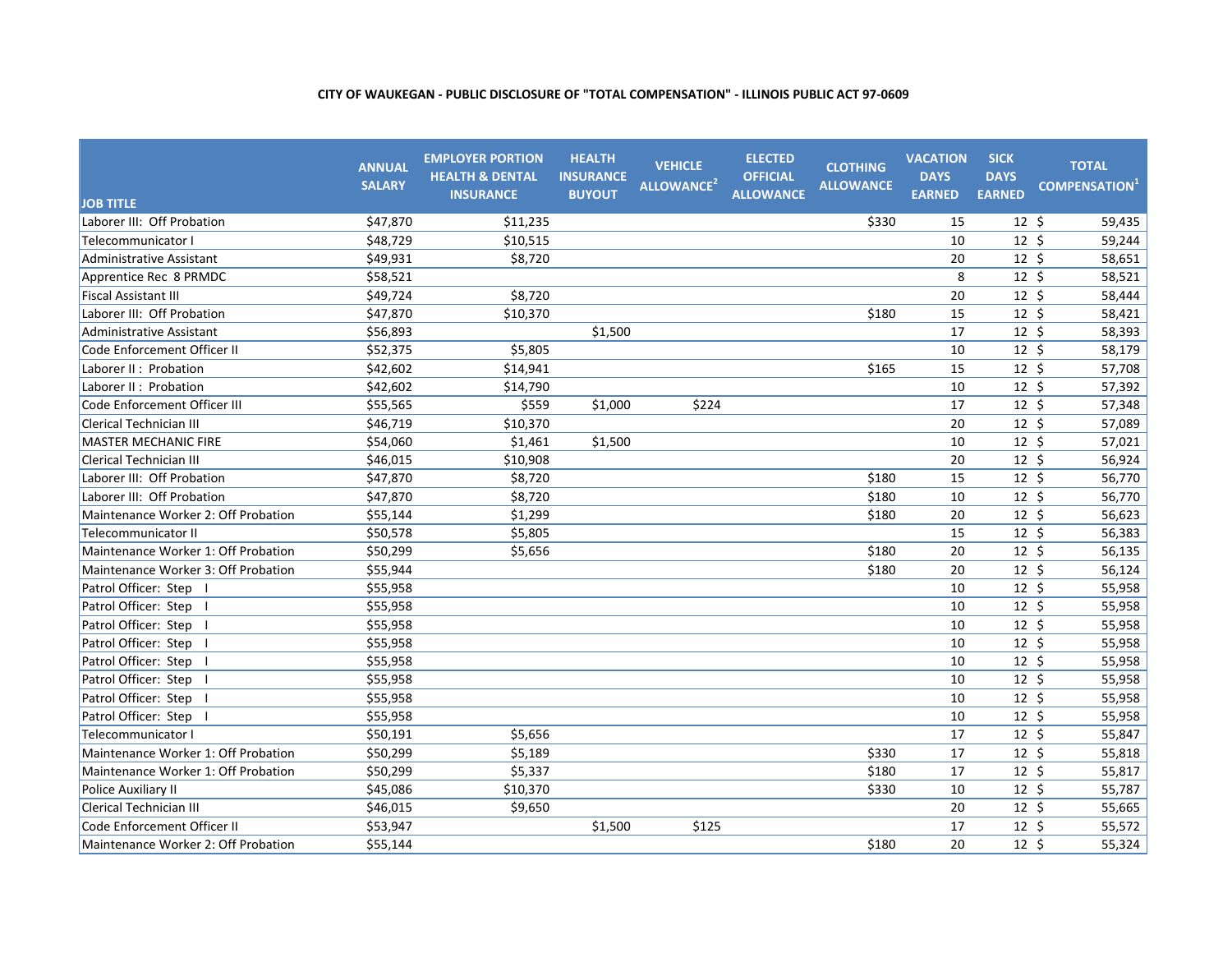| <b>JOB TITLE</b>                    | <b>ANNUAL</b><br><b>SALARY</b> | <b>EMPLOYER PORTION</b><br><b>HEALTH &amp; DENTAL</b><br><b>INSURANCE</b> | <b>HEALTH</b><br><b>INSURANCE</b><br><b>BUYOUT</b> | <b>VEHICLE</b><br>ALLOWANCE <sup>2</sup> | <b>ELECTED</b><br><b>OFFICIAL</b><br><b>ALLOWANCE</b> | <b>CLOTHING</b><br><b>ALLOWANCE</b> | <b>VACATION</b><br><b>DAYS</b><br><b>EARNED</b> | <b>SICK</b><br><b>DAYS</b><br><b>EARNED</b> | <b>TOTAL</b><br><b>COMPENSATION</b> |
|-------------------------------------|--------------------------------|---------------------------------------------------------------------------|----------------------------------------------------|------------------------------------------|-------------------------------------------------------|-------------------------------------|-------------------------------------------------|---------------------------------------------|-------------------------------------|
| D/P Systems Operator                | \$54,060                       |                                                                           |                                                    |                                          |                                                       |                                     | 10                                              | 12 <sup>5</sup>                             | 54,060                              |
| <b>Benefits Coordinator</b>         | \$54,060                       |                                                                           |                                                    |                                          |                                                       |                                     | 10                                              | $12 \; \text{S}$                            | 54,060                              |
| Laborer III: Off Probation          | \$47,870                       | \$5,805                                                                   |                                                    |                                          |                                                       | \$330                               | 10                                              | $12 \text{ }$                               | 54,005                              |
| Laborer III: Off Probation          | \$47,870                       | \$5,337                                                                   |                                                    |                                          |                                                       | \$180                               | 15                                              | $12 \; \text{S}$                            | 53,388                              |
| Laborer III: Probation              | \$47,355                       | \$5,805                                                                   |                                                    |                                          |                                                       | \$180                               | 10                                              | $12 \; \text{S}$                            | 53,339                              |
| Police Auxiliary I                  | \$42,254                       | \$10,515                                                                  |                                                    |                                          |                                                       | \$165                               | 20                                              | $12 \text{ }$                               | 52,933                              |
| Code Enforcement Officer I          | \$42,178                       | \$10,305                                                                  |                                                    |                                          |                                                       |                                     | 10                                              | $12 \; \text{S}$                            | 52,482                              |
| Telecommunicator I                  | \$50,441                       |                                                                           | \$1,500                                            |                                          |                                                       |                                     | 20                                              | $12 \; \text{S}$                            | 51,941                              |
| Clerical Technician III             | \$46,515                       | \$5,189                                                                   |                                                    |                                          |                                                       |                                     | 20                                              | $12 \; \text{S}$                            | 51,704                              |
| Telecommunicator I                  | \$42,933                       | \$8,720                                                                   |                                                    |                                          |                                                       |                                     | 10                                              | $12 \; \text{S}$                            | 51,653                              |
| Clerical Technician III             | \$45,765                       | \$5,805                                                                   |                                                    |                                          |                                                       |                                     | 17                                              | $12 \; \text{S}$                            | 51,570                              |
| <b>Clerical Technician III</b>      | \$46,015                       | \$5,337                                                                   |                                                    |                                          |                                                       |                                     | 20                                              | $12 \; \text{S}$                            | 51,352                              |
| Clerical Technician I               | \$36,740                       | \$14,070                                                                  | \$500                                              |                                          |                                                       |                                     | 10                                              | $12 \cdot 5$                                | 51,309                              |
| <b>Administrative Assistant</b>     | \$49,431                       |                                                                           | \$1,500                                            |                                          |                                                       |                                     | 20                                              | $12 \; \text{S}$                            | 50,931                              |
| Maintenance Worker 1: Off Probation | \$50,749                       |                                                                           |                                                    |                                          |                                                       | \$180                               | 20                                              | $12 \; \text{S}$                            | 50,929                              |
| Code Enforcement Officer I          | \$44,748                       | \$5,805                                                                   |                                                    | \$273                                    |                                                       |                                     | 10                                              | $12 \; \text{S}$                            | 50,825                              |
| <b>Fiscal Assistant I</b>           | \$40,428                       | \$10,370                                                                  |                                                    |                                          |                                                       |                                     | 10                                              | $12 \; \text{S}$                            | 50,799                              |
| <b>Clerical Technician II</b>       | \$44,317                       | \$5,617                                                                   |                                                    |                                          |                                                       |                                     | 17                                              | 12 <sup>5</sup>                             | 49,933                              |
| Laborer II: Off Probation           | \$43,117                       | \$5,337                                                                   |                                                    |                                          |                                                       |                                     | 10                                              | $12 \text{ }$                               | 48,454                              |
| <b>Telecommunicator I</b>           | \$42,933                       | \$5,337                                                                   |                                                    |                                          |                                                       |                                     | 10                                              | $12 \; \text{S}$                            | 48,270                              |
| Laborer III: Off Probation          | \$47,870                       |                                                                           |                                                    |                                          |                                                       | \$180                               | 17                                              | $12 \; \text{S}$                            | 48,050                              |
| Laborer III: Off Probation          | \$47,870                       |                                                                           |                                                    |                                          |                                                       | \$180                               | 15                                              | $12 \; \text{S}$                            | 48,050                              |
| <b>Executive Secretary</b>          | \$46,920                       |                                                                           | \$1,000                                            |                                          |                                                       |                                     | 10                                              | $12 \; \text{S}$                            | 47,920                              |
| Clerical Technician III             | \$46,015                       |                                                                           | \$1,500                                            |                                          |                                                       |                                     | 20                                              | $12 \; \text{S}$                            | 47,515                              |
| Telecommunicator I                  | \$45,978                       |                                                                           | \$1,500                                            |                                          |                                                       |                                     | 10                                              | $12 \; \text{S}$                            | 47,478                              |
| <b>Clerical Technician I</b>        | \$41,129                       | \$5,656                                                                   |                                                    |                                          |                                                       |                                     | 20                                              | $12 \text{ }$                               | 46,784                              |
| <b>Administrative Assistant</b>     | \$44,318                       |                                                                           | \$1,000                                            |                                          |                                                       |                                     | 10                                              | $12 \; \text{S}$                            | 45,318                              |
| Telecommunicator I                  | \$44,265                       | \$280                                                                     |                                                    |                                          |                                                       |                                     | 10                                              | $12 \; \text{S}$                            | 44,545                              |
| Laborer I : Off Probation           | \$38,374                       | \$5,656                                                                   |                                                    |                                          |                                                       |                                     | 10                                              | $12 \; \text{S}$                            | 44,030                              |
| Aldermen                            | \$22,000                       | \$16,773                                                                  |                                                    |                                          | \$4,800                                               |                                     |                                                 |                                             | \$<br>43,573                        |
| Aldermen                            | \$22,000                       | \$16,773                                                                  |                                                    |                                          | \$4,800                                               |                                     |                                                 |                                             | \$<br>43,573                        |
| Aldermen                            | \$22,000                       | \$16,639                                                                  | \$500                                              |                                          | \$3,900                                               |                                     |                                                 |                                             | \$<br>43,039                        |
| Telecommunicator I                  | \$42,933                       |                                                                           |                                                    |                                          |                                                       |                                     | 10                                              | $12 \; \text{S}$                            | 42,933                              |
| Clerical Technician I               | \$41,129                       |                                                                           | \$1,000                                            |                                          |                                                       |                                     | 17                                              | $12 \; \text{S}$                            | 42,129                              |
| Police Auxiliary I                  | \$41,804                       |                                                                           |                                                    |                                          |                                                       | \$165                               | 10                                              | $12 \; \text{S}$                            | 41,969                              |